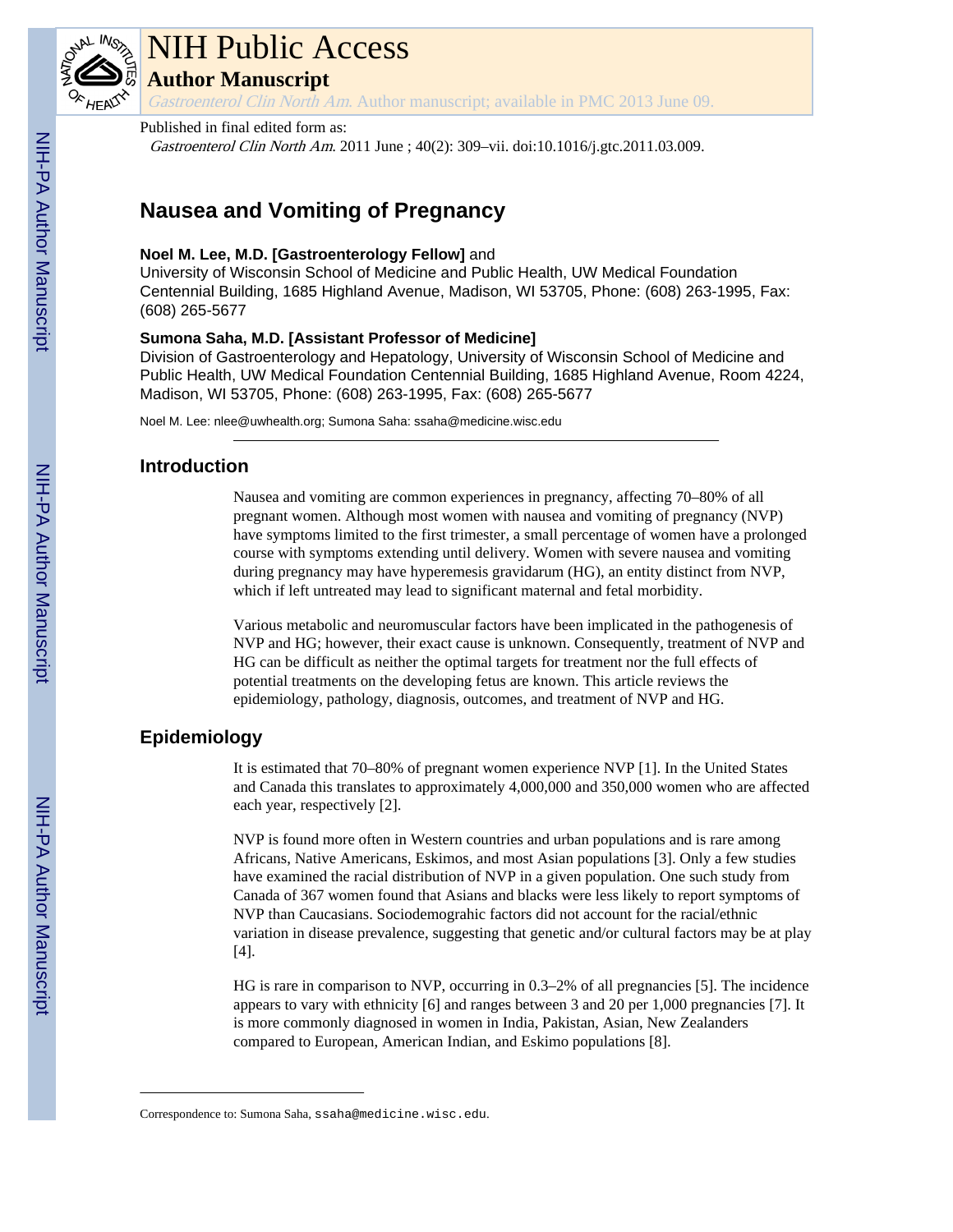## **Risk Factors**

Data from the Collaborative Perinatal Project, one of the largest studies to date of pregnant women, found NVP to be more common in younger women, primigravidas, women with less than 12 years of education, non-smokers, and obese women [9]. Increased risk of NVP in the first trimester has also been reported in women with multiple gestation compared to women with singleton pregnancies (87% vs. 73%, p<0.01) [10].

NVP has been associated with low income levels and part-time employment status [11]). Housewives have also been found to be at increased risk while women with white collar occupations appear to be protected [12]. Whether employment status is a true risk factor for NVP or a confounder, however, remains unclear as affected women may cease employment because of their symptoms. Similarly, their decision to not work outside the home may be due to multiparity and the need to care for other children [13].

Maternal genetics also appear to serve as risk factors for NVP. Data from a large Norwegian twin population show higher use of nausea medication in pregnancy among female monozygotic twins compared to female dizygotic twins [14]. In addition, higher levels of nausea have been found in women who had mothers who experienced trouble with nausea in their pregnancy [15]. A personal history of NVP has also been shown to be a risk factor for NVP in subsequent pregnancies [15]; however, this finding has not been consistent across studies [16]

Other risk factors for NVP include a personal history of motion sickness, due possibly to a common vestibular mechanism [17] and history of migraine headaches [18]. Women who have a history of nausea when taking estrogen-containing oral contraceptives also appear to be at an increased risk for NVP [19].

Location of the corpus luteum may also serve as risk factor for NVP. Ultrasound studies have shown that pregnant women experience more nausea and vomiting when the corpus luteum is present in the right ovary [20]. This may be due to differences in venous drainage between the left and right ovary and a higher concentration of sex steroids when the corpus luteum is on the right side [21].

A higher daily intake of total fat, especially saturated fat, prior to pregnancy increases the risk of hospitalization for NVP [22]. Smoking before pregnancy and vitamin use before and/ or in early pregnancy are associated with a decreased risk for NVP [23]. Maternal alcohol consumption prior to conception has also been found to be protective for NVP [24].

Risk factors for HG are similar to those of NVP. They include multiple gestations, trophoblastic disease, HG in prior pregnancy, fetal abnormalities such as triploidy, trisomy 21, and hydrops fetalis, and nulliparity [25]. Family history of HG is also a risk factor with approximately 28% of women reporting a history of HG in their mothers and 19% reporting their sisters had similar symptoms [26]. Additional risk factors include married or partnered status and age greater than 30. Cigarette smoking may be protective [27].

Maternal body mass index has been evaluated as a risk factor for HG with inconclusive results. In a study by Depue et al, obesity increased the risk for HG by 50% [28]. Work by Cedergren et al. however, found that a low body mass index  $\left( \langle 20 \text{ kg/m2} \rangle \right)$  was associated with a 40% higher risk of HG and that obesity decreased the risk of hospitalization for HG [29]. A more recent study of 33,647 women in Norway found that being either underweight or overweight increased the risk for HG, but only in non-smokers [30]. It is postulated that underweight women with low body mass indices have low pre-pregnant estrogen levels and thus may have an exaggerated response during the first trimester when estrogen levels surge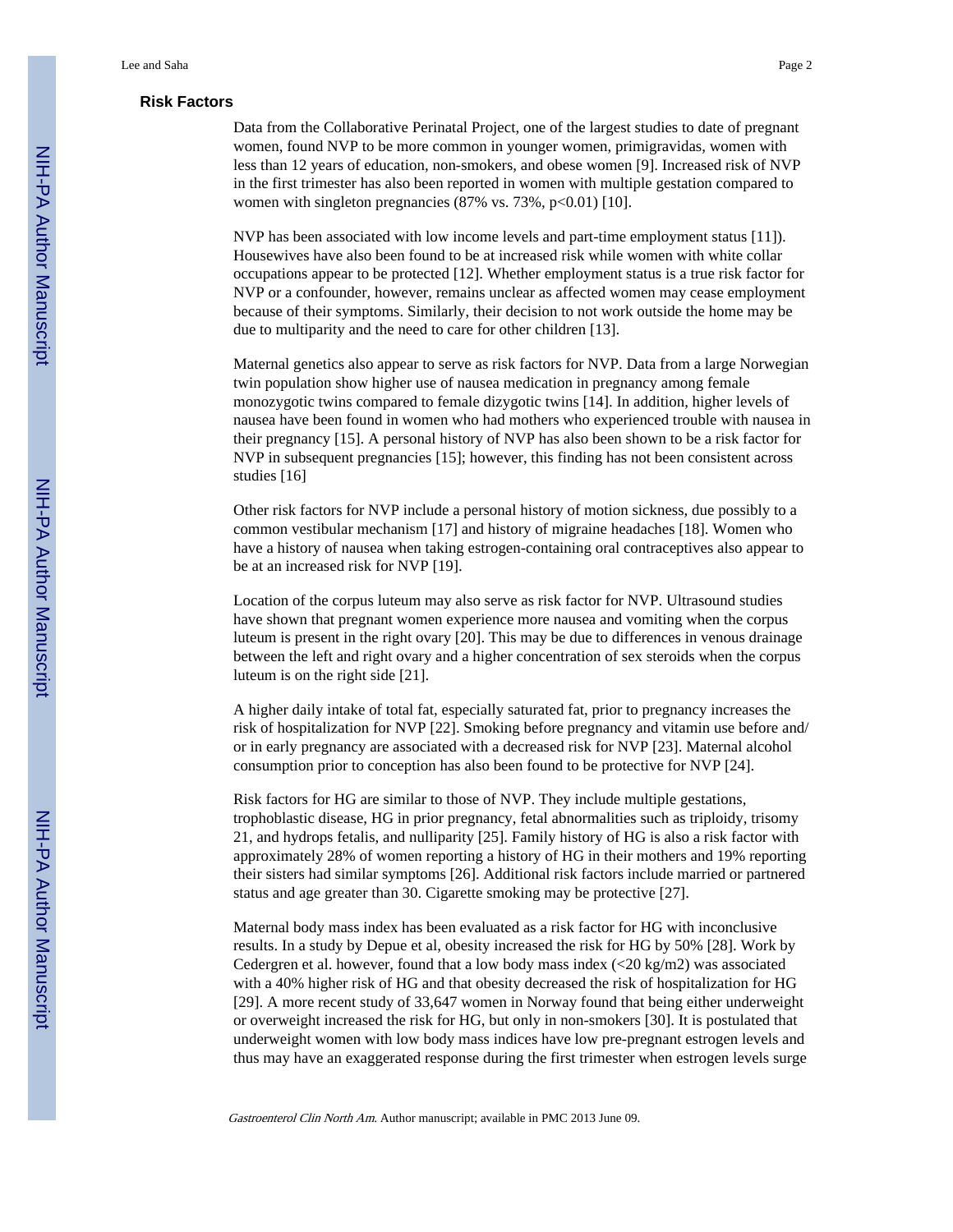[31]. In contrast, in obese women fat deposits may neutralize placental factors thought to contribute to the pathogenesis of [29].

With regards to fetal gender, an association between HG and female gender of the fetus has been found in several studies. Using data from the Swedish Medical Birth Registry, Kallen et al. found HG to be over-represented in the 3068 pregnancies when the infant was a girl [32]. Similarly, in a study of pregnant women hospitalized with HG in the first trimester the odds of having a female infant was 50% higher in cases compared to healthy pregnant controls (OR 1.5, 95% CI 1.4, 1.7) [33].

# **Pathogenesis**

# **Metabolic and hormonal factors**

Although the exact pathogenesis of NVP and HG unknown, it is widely accepted that gestational vomiting results from various metabolic and endocrine factors, many of placental origin. The most implicated factor is human chorionic gonadatropin (hCG). This link between hCG and NVP is based largely on the temporal relationship between the peak of NVP and the peak of hCG production, both of which occur between 12 and 14 weeks gestation. In addition, nausea and vomiting are often worse in pregnant women with conditions associated with elevated hCG levels such as molar pregnancies, multiple gestations, and Down's syndrome [13]. Higher urinary hCG [34] and serum hCG levels have also been found in women with NVP compared to those who are asymptomatic [35]. Furthermore, a study by Goodwin et al. found that concentrations of hCG correlated positively with the severity of nausea and vomiting in women with HG [36].

Despite the multitude of studies linking hCG to NVP and HG, others have found no relationship between serum hCG in pregnant women during the first trimester and the frequency or intensity of nausea and vomiting. In a study by Soules et al., even in a subset of women with molar pregnancies in whom levels of hCG in women were 5 to 10 times higher than in controls, no correlation was found [37]. Furthermore, studies have found high levels of hCG to be associated with fetal growth retardation and preterm delivery [38] whereas NVP appears to be protective for preterm delivery making it unlikely for hCG to be the sole contributor to the pathogenesis of NVP.

It is postulated that varying biologic forms (i.e. isoforms) of hCG may explain the variability between hCG levels and nausea and vomiting in normal and sick populations [39]. Each hCG isoform has a unique half-life and potency at the luteinizing hormone and thyroidstimulating hormone (TSH) receptor. Isoforms without the carboxy-terminal portion have shorter half-lives but are more powerful stimulants of the luteinizing hormone and TSH receptors. In contrast, hyperglycosylated hCG has a longer half-life and longer duration of action [40]. These different isoforms of hCG are likely the result of genetic factors or longterm environmental changes which may thus explain the differences in HG incidence found in different populations. In addition to isoform variation, hCG receptor mutations may also explain some of the variability in the relationship between NVP and hCG [39].

The ovarian hormones, estrogen and progesterone, have also been implicated in the pathogenesis of NVP and HG. It is known that some women experience nausea when taking oral contraceptives. Furthermore, states of high estrogen concentration such as low parity and high maternal body mass index have been associated with a higher incidence of HG [28]. Estrogen is thought to contribute to HG by stimulating the production of nitric oxide via nitrogen oxidase synthetase, which in turn relaxes smooth muscle slowing gastric intestinal transit time and gastric emptying.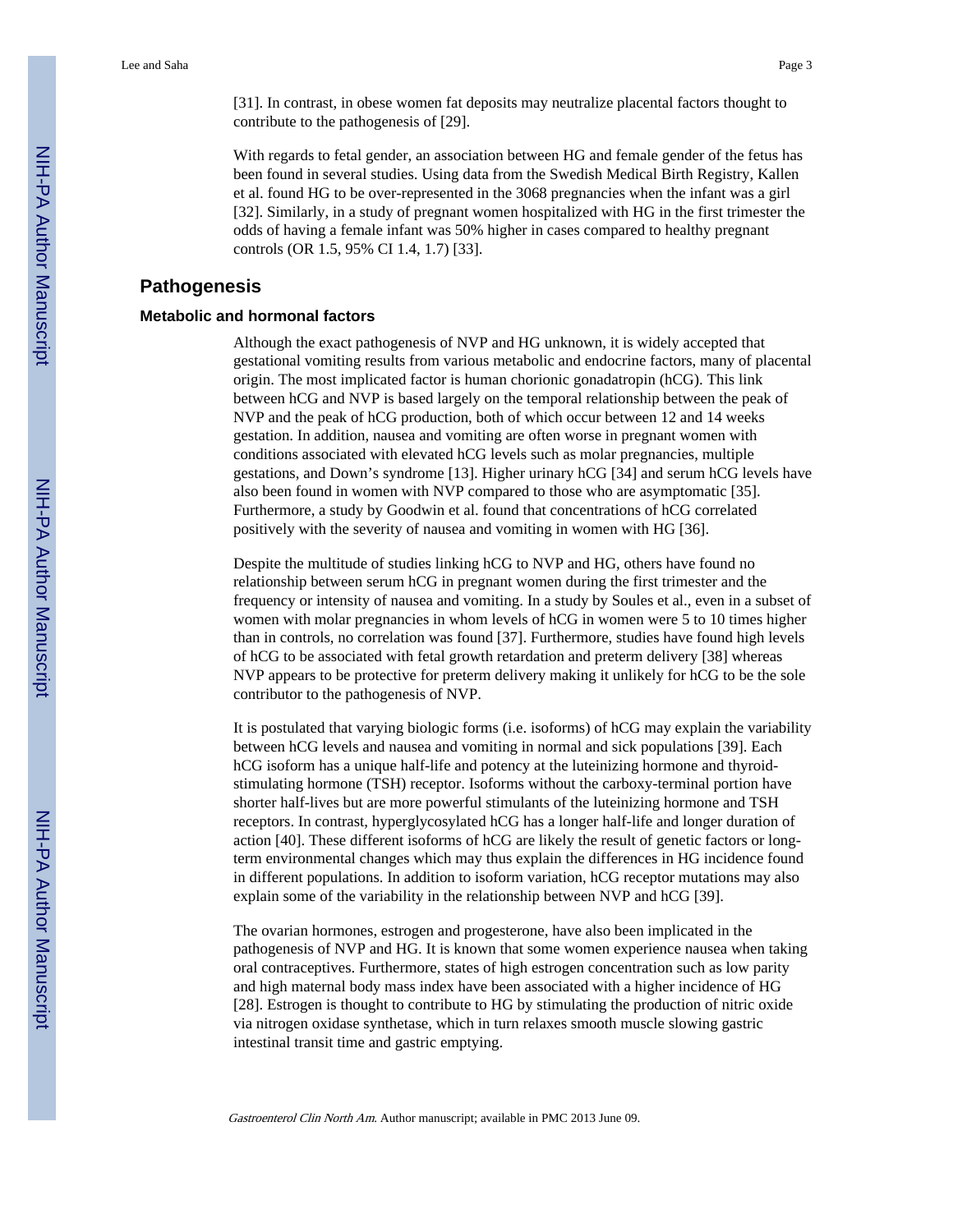Jarnfelt et al. reported a significant association between emesis gravidarum and a history of intolerance to oral contraceptives [40]. Using a more quantitative approach, Depue et al found mean levels of total estradiol to be 26% higher and mean levels of sex hormone binding-globulin binding capacity to be 37% higher in patients with HG than in control subjects after adjusting for gestational age [28]. It is important to note, however, that like the relationship between hCG and NVP the relationship between estrogen levels and NVP has been inconsistent across studies [35]. A review of 17 studies showed a positive association between NVP and estrogen in only 5 studies [41]. Furthermore, estrogen levels peak in the third trimester of pregnancy, while HG tends to improve during late pregnancy [8].

Progesterone in combination with estrogen may also have a role in NVP. Progesterone decreases smooth muscle contractility and may alter gastric emptying and lead to increased nausea and vomiting. Using elastogastography after a standard meal, Walsh et al. showed that the same slow-wave gastric rhythm disruption found in women with NVP could be evoked in non-pregnant women by progesterone alone or in combination with estradiol in doses that reproduce levels in pregnancy [42]. Other studies, however, have not found any significant difference between progesterone levels in women with or without NVP [28].

The role of placental prostaglandin E2 (PGE2) has also been evaluated in the pathogenesis of NVP due to its effect on gastric smooth muscle [43]. hCG stimulates placental PGE2 and like hCG peaks between 9 and 12 weeks of gestation. North et al. quantified maternal serum PGE2 and found levels to be higher during periods of nausea and vomiting in 18 women in early pregnancy compared to during asymptomatic periods. They also evaluated maternal levels of interleukin-1 beta and tumor necrosis factor alpha levels and found both to be similar during symptomatic and asymptomatic periods [44].

Due to its role in chemotherapy-induced nausea and vomiting, serotonin has also been hypothesized to contribute to NVP. A study by Borgeat et al. however, did not show any difference in serotonin levels among pregnant women with HG, asymptomatic pregnant women, and nonpregnant women [45]. In addition, a randomized controlled trial comparing the serotonin 5-HT3 receptor antagonist, ondansteron to promethazine found no significant difference in symptom control [46].

Due to cross reactivity between hCG and the thyroid stimulating hormone (TSH) receptor, thyroid dysfunction has also been studied as a possible mechanism for NVP and HG development In fact, abnormal results on thyroid function are found in two thirds of women with HG [36]. This "biochemical thyrotoxicosis" is characterized by suppressed TSH and slightly elevated FT4. Despite these laboratory abnormalities, women with HG are generally euthyroid with no history of prior thyroid diseases, absent goiter and negative anti-thyroid antibodies [47]. Furthermore, studies have not found a relationship between thyroid dysfunction and the severity of symptoms [48] and almost all women with HG have normal TSH levels by 20 weeks gestation without any intervention [49].

Recently, a relationship between the hormone leptin and HG has been proposed. Increased serum leptin levels during pregnancy, possibly the result of increased total fat mass and the placenta production have been found to be significantly higher in patients with HG when compared to healthy pregnant controls [50, 51]. Leptin may contribute to HG by increasing hCG secretion by the paracrine action of the placenta or by decreasing appetite and promoting more severe nausea and vomiting. Notably, however, other prospective cohort studies have not found a similar statistically significant difference in serum leptin levels in HG between cases and controls [52, 53].

Immune system dysregulation has also been proposed to occur in women with HG. Increased concentrations of fetal cell free DNA have been found in the mothers' serum [54]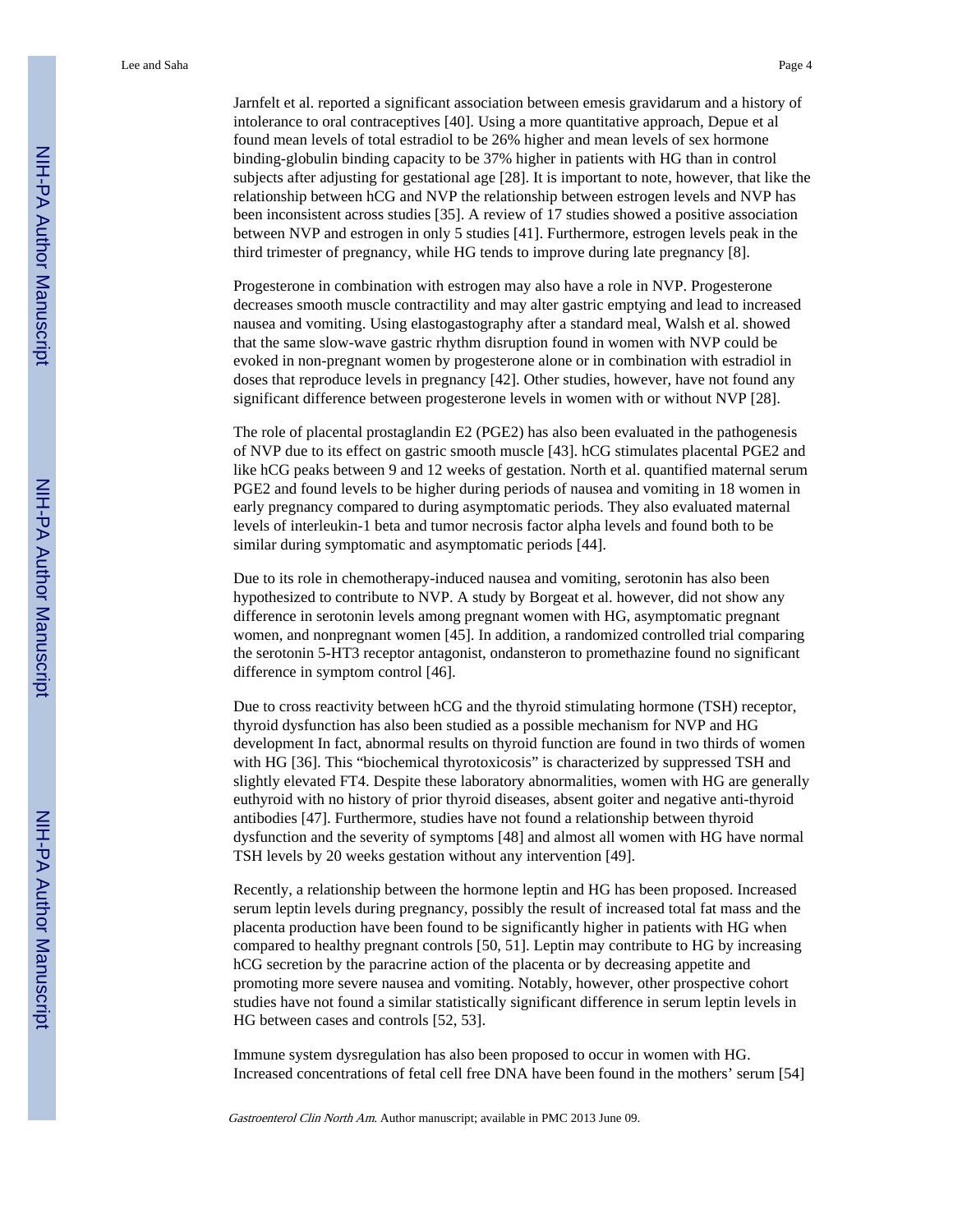causing a hyperactive maternal immune response and trophoblast damage. Furthermore, the normal shift in pregnancy wherein T-helper cell types move into T-helper cell type 1 is more exaggerated in women with HG [55]. This in turn, leads to increased release of interleukin-4 is as well as tumor necrosis factor-alpha, both of which have been linked to HG [56]. Adenosine has also been found to be increased in HG, and its role is to attenuate the TNFalpha [57]. Interleukin-6 levels have also been found to be increased with HG in a prospective trial [58] as well as increased immunoglobulin G (IgG), IgM, complement levels, and lymphocyte counts [59]. One cannot precisely define the role of these immunologic factors, however, because in starvation states, the immune system is usually suppressed, not activated; thus, perhaps the boost in immune factors seen in HG could be an attempt to limit the progression of HG [8].

Other hormones including thyroid-stimulating hormone, growth hormone, prolactin, adrenocortical-stimulating hormone, cortisol, luteinizing hormone, and follicle-stimulating hormone have also been evaluated and are not considered to contribute to the pathogenesis of NVP [60].

#### **Helicobacter pylori**

An increased incidence of infection with *Helicobacter pylori (H. pylori)* has been observed in women with HG and is now considered to play a role in its pathogenesis. Frigo et al. found that 90.5% of women with HG were H. plyori IgG positive, compared to 46.5% of controls [61]. Bagis et al. used the gold standard of testing, histologic exam of the mucosal biopsy, and found that 95% of HG patients tested positive for H. pylori compared with 50% in the control group. They also found higher H. pylori densities in the gastric antrum and corpus in HG patients, suggesting a possible relationship between H. pylori density and the severity of symptoms [62].

A systematic review from 2007 evaluating 14 case-control trials from 1966 to 2007 found a significant association between maternal *H.pylori* infection and HG in 10 studies. Odds ratios in the studies varied from 0.55 to 109.33 [63]. Similarly, an updated systematic review and meta-analysis from 2009 of 25 studies found a pooled odds ratio of 3.32 (95 % confidence interval: 2.25–4.90) for *H. pylori* infection in women with HG [64]. Notably, high heterogeneity among studies was found in both reviews.

Infection with H. pylori in pregnancy may occur due to steroid-hormone induced changes in gastric pH [65] and/or increased susceptibility due to changes in humoral and cell-mediated immunity [66]. However, there is no clear evidence that pregnancy predisposes to *de novo* H. pylori infection. On the contrary, it has been suggested that  $H.$  pylori may exacerbate hormone-induced changes in the nerve and electric functioning of the stomach and thereby increase the risk for infected women to be at the more severe end of the spectrum of nausea and vomiting [67].

While the association between  $H.$  pylori and  $HG$  is intriguing, it is important to note that infection does not necessarily correlate with symptoms. In fact, most infected women are asymptomatic [8]. In a study by Weyermann et al, 23% of 898 postpartum mothers were positive for H. pylori by 13C-Urea breath test; however, positivity did not correlate with symptoms of nausea, vomiting, or reflux symptoms during pregnancy [68]. Similarly Wu et al found 69% of pregnant women to be seropositive for  $H.$  pylori compared to 50% in the general population, however, did not find any correlation between antibody status and gastrointestinal symptoms [69].

Why *H pylori* cannot be precisely linked to NVP and HG has been attributed to several factors. First, most studies used antibody testing to assess for infection. However, serologic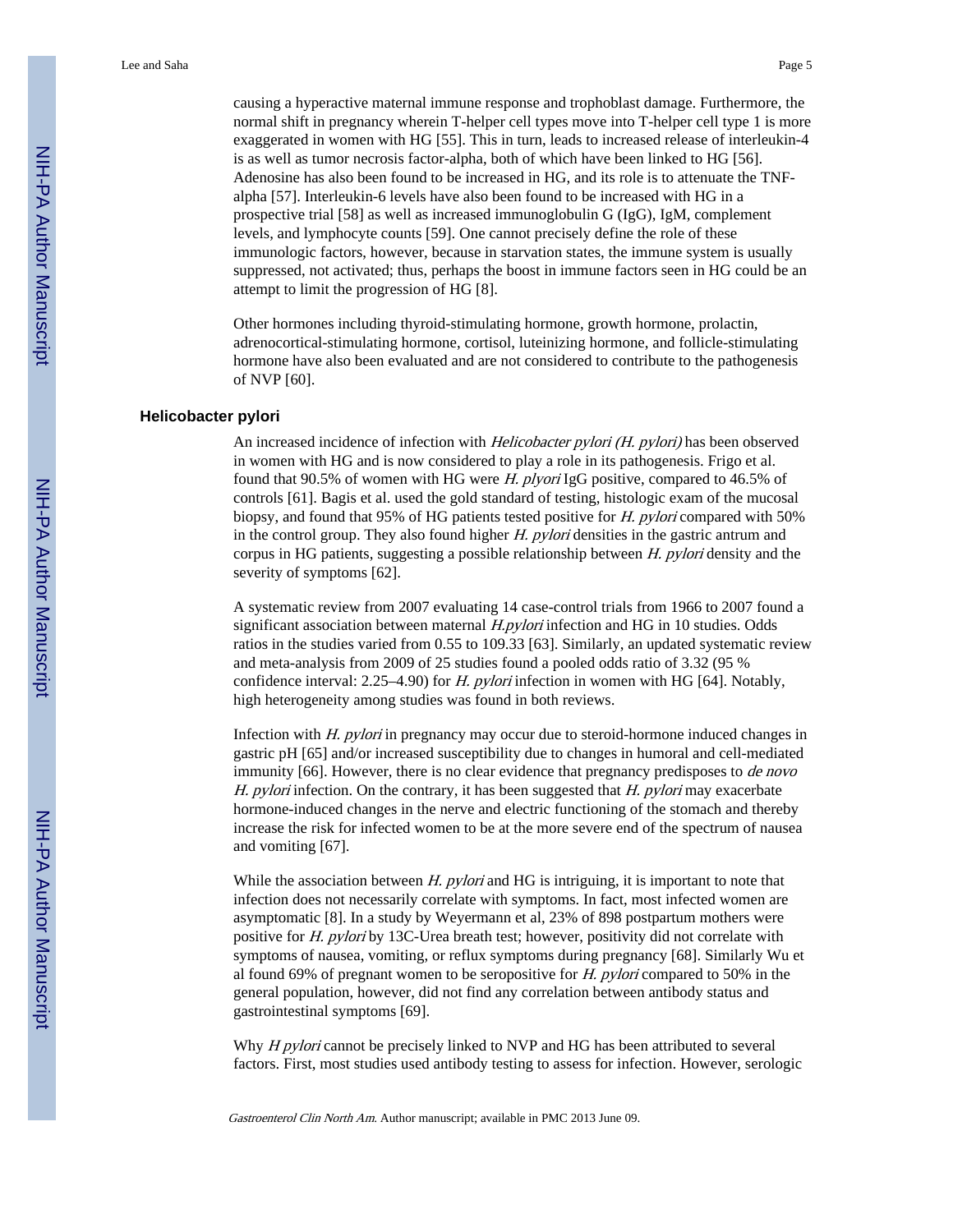testing for H. pylori cannot distinguish between active infection and past infection [70] and active versus past infection may produce different effects on symptoms. Second, most studies have not assessed and/or accounted for H. pylori strain. Cytotoxin-associated gene A (CagA) protein is a marker for increased peptic ulcers and linked to a more aggressive strain of H pylori [71]. Only a single study included in the 2009 meta-analysis assessed for CagA pathogenicity. In this study by Xia et al, CagA positivity was more prevalent in patients with HG [72].

Treatment eradicates H. pylori in the majority of patients, however, currently there are no guidelines for the evaluation or treatment of  $H$ . pylori during pregnancy as the subsequent alleviation of symptoms of HG has not widely been studied. Case reports and cases series suggest that treatment and eradication of  $H$ . pylori can decrease nausea and vomiting in pregnancy and should be considered in patients with intractable symptoms [73]. Larger studies, however, are needed to determine if and when treatment should be initiated during pregnancy given the concerns of drug safety. Presently, experts recommend that after pregnancy and lactation have been completed, patients should be treated with triple therapy for two weeks [74].

#### **Gastrointestinal Dysmotility**

Alterations in lower esophageal sphincter (LES) resting pressure and esophageal peristalsis have been linked to NVP. Although these changes are more typically associated with heartburn in pregnancy, gastroesophageal reflux disease (GERD) in may produce atypical symptoms such as nausea [75] and contribute to NVP. Estrogen and progesterone are the likely mediators of esophageal dysmotility in pregnancy wherein estrogen serves as a primer and progesterone causes LES relaxation [76].

Changes in gastric rhythmic activity may contribute to NVP. Normal gastric myoelectric activity results in slow wave propagation from the proximal body to the distal antrum at a rate of 3 cycles per minute (cpm). Rhythm disturbance, either increased or decreased slow wave propagation, is associated with nausea [74]. Using elastogastrography (EGG), Koch et al. demonstrated that individuals with normal slow wave activity were less likely to complain of nausea during pregnancy [77]. In contrast, individuals with higher or slower rates were more likely to complain of nausea. Similarly, Riezzo et al. found that pregnant women without symptoms of nausea and vomiting at the time of EGG recordings have normal 3-cpm myoelectrical activity. They also found that pregnant women with NVP had more unstable EGG activity compared with women after voluntary abortions and nonpregnant controls. They speculated that this may be due to restoration of the normal gastric slow wave pattern after abortion following normalization of estradiol and progesterone levels [78].

Notably, however, many studies have found no difference in gastric motility between pregnant and nonpregnant women. Using gastric scintography, no significant differences in the liquid emptying rate was found in pregnant women before voluntary abortion, 6 weeks after abortion, and in nonpregnant control women [79]. Using dye dilution methods with phenol red, Davison et al. found gastric emptying to be delayed during labor but not in the third trimester compared to nonpregnant controls [80]. Similarly, studies using paracetamol showed no gastric emptying delay in the first, second, or third trimester [81].

Alterations in gastric motility in pregnancy have been attributed to high levels of progesterone. Moreover, in late pregnancy, compression from an enlarged uterus may contribute to symptoms.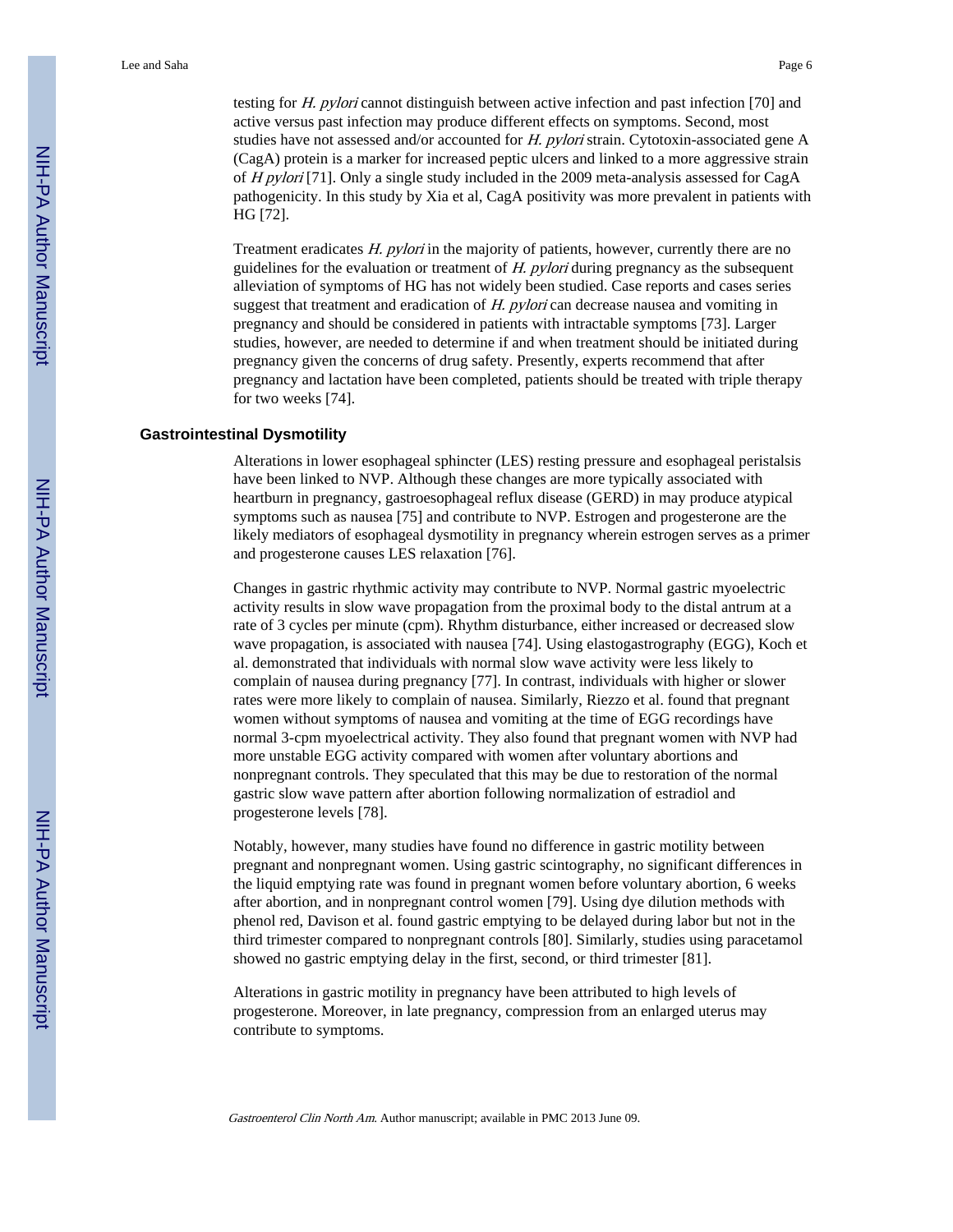Meal composition may also serve a pathogenic role in NVP. Jednak et al. demonstrated that protein dominant meals were associated with decreased symptoms and corrected slow wave dysrhythmias. Carbohydrate or fat dominant meals had no effect on symptoms or slow wave dysrhythmias [82].

Finally, small bowel transit time has been evaluated with regards to NVP pathogenesis. Using the lactulose hydrogen breath test, an indirect measure of small bowel transit time, Lawson et al. found transit times to be prolonged in the second and third trimester compared to the first trimester with the longest times found when progesterone levels were highest [83]. Wald et al. used similar techniques and found transit time to be prolonged in the third trimester when progesterone and estrogen levels were high in comparison to the postpartum period [84]. However, in both of these studies, delayed intestinal transit times did not correlate with NVP.

#### **Psychosocial Factors**

Early studies proposed that NVP may be a psychosomatic illness in which vomiting represents intrapsychic conflicts. Some have speculated that NVP is a manifestation of a pregnant woman's subconscious attempt to reject an unwanted pregnancy [85] as studies have found that women with NVP in the first trimester are more likely to have unplanned or undesired pregnancies [86].

HG has also been associated with psychological disturbances, namely neurotic tendencies, hysteria, rejection of femininity, rejection of pregnancy as well as depression and psychological stress related to poverty and marital conflicts [8]. Recent studies, however, have not found definite psychogenic causes of HG [87, 88]. Some, therefore, argue that sociocultural factors rather than scientific evidence have led to the labeling of HG as a psychologically based condition and that it is more likely that psychological disturbances such as depression are the result rather than the cause of HG [89].

Thus while NVP and HG are likely not the result of a conversion disorder or other psychological disorder, it is well recognized that affected women have psychological responses that become intertwined with, and possibly exacerbate, their physical symptoms.

# **Diagnosis and Clinical Features**

## **History and physical exam**

Despite popular use of the term "morning sickness" NVP persists throughout the day in the majority of affected women and has been found to be limited to the morning in less than 2% of women [90]. It often begins within weeks of missing menses and thus is caricatured across most cultures as the initial sign of pregnancy. Symptoms usually peak between 10 and 16 weeks gestation and usually resolve after 20 weeks. Up to 10% of women, however, continue to be symptomatic beyond 22 weeks [90].

While dehydration and orthostasis can occur in women with HG, most women with NVP have normal vital signs and a benign physical exam. A careful abdominal exam, however, should be done to rule out peritonitis and other intra-abdominal causes of nausea and vomiting.

#### **Differential diagnosis**

Given the high prevalence of NVP, nausea and vomiting in the first trimester is usually due to NVP. However, if changes in bowel habits, abdominal pain, and bilious emesis are present, appropriate investigations should be conducted to exclude other causes. The differential diagnosis for NVP includes gastroesophageal reflux disease,, peptic ulcer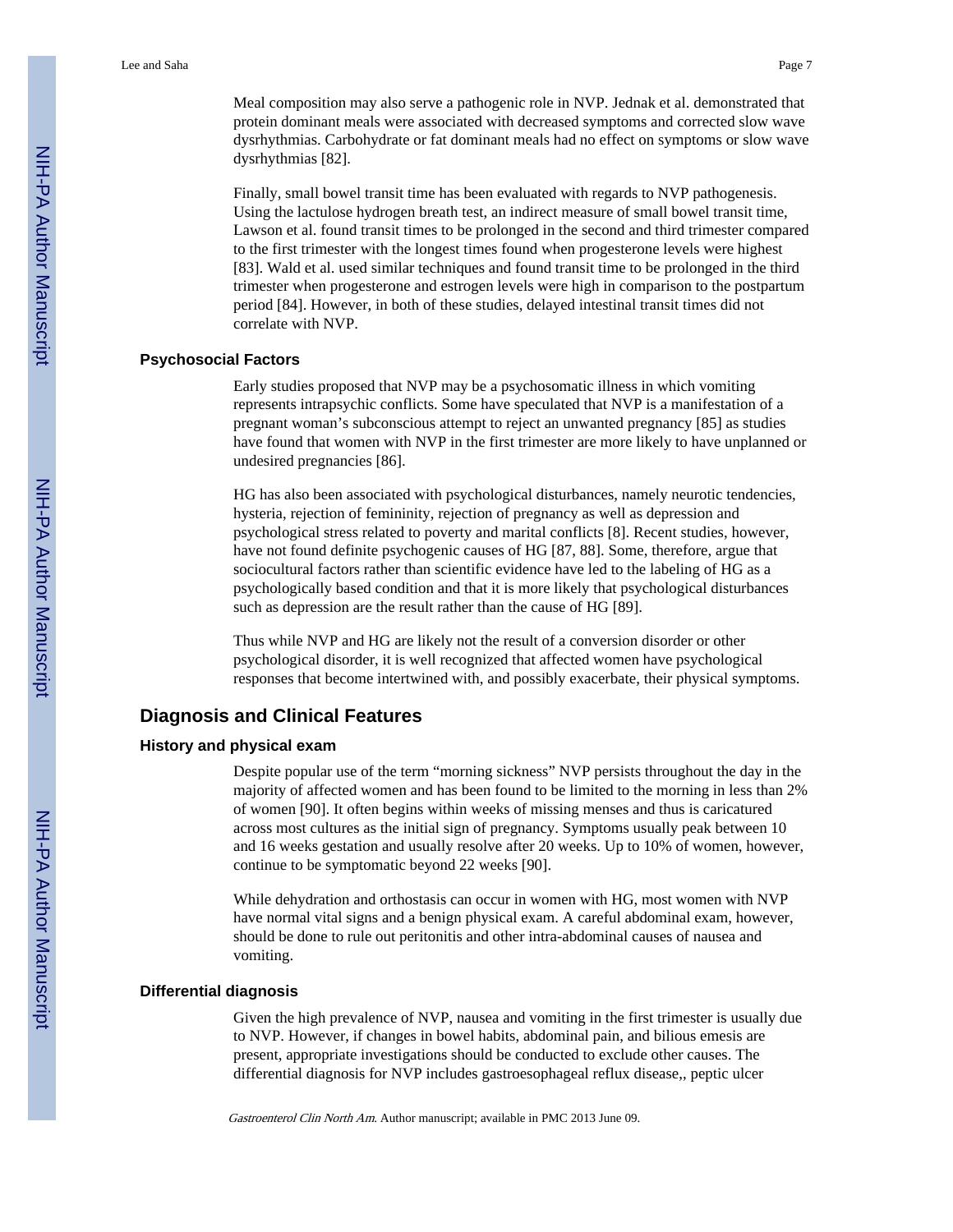disease, small bowel obstruction, acute cholecystitis, cholelithiasis, pancreatitis, as well as appendicitis, gastroenteritis, nephrolithiasis, pyelonephritis, and hepatitis [74]

# **Diagnostic and laboratory tests**

Other than a pregnancy test, no specific laboratory studies are recommended for the diagnosis of NVP. Other tests, however, may be helpful in excluding other causes of nausea and vomiting. Leukocytosis should not be seen in NVP and may point to an infectious or inflammatory cause such as cholecystitis, urinary tract infection, and pancreatitis. Elevations in the aminotransferases could indicate chronic hepatitis. An abnormal TSH could indicate hypothyroidism or hyperthyroidism, both of which can cause nausea and vomiting. Elevation in serum glucose could indicate diabetes and may produce nausea and vomiting by decreasing antral contractility and precipitating gastric dysrhythmias [91].

Radiographic imaging is generally not needed for the diagnosis of NVP. A pelvic ultrasound can be considered to document pregnancy and evaluate for conditions which increase the risk for NVP such as multiple gestation. Abdominal x-rays are generally not helpful, and although pose low risk to the fetus, are still relatively contradicted during the first trimester.

Upper endoscopy can be performed safely in pregnancy and can be considered to rule out gastritis and PUD as causes of nausea and vomiting in pregnancy. In one large center, nausea and vomiting was the second most common indication for upper endoscopy in pregnancy after upper gastrointestinal bleeding [92].

# **Outcome**

Most studies have found NVP to be associated with a favorable outcome for the fetus. A meta-analysis of 11 studies by Weigel et al. found a strong significant association between nausea and vomiting of pregnancy and decreased risk of miscarriage (common odds ratio = 0.36, 95% CI 0.32 to 0.42), and no consistent associations with perinatal mortality [93]. Moreover, women without NVP have been found to deliver earlier compared to women with NVP [94].

Adverse outcomes, however, have been reported in some studies, especially when NVP is deemed severe. Deuchar et al. found an increased risk for intrauterine growth retardation in women with severe NVP, but could not account for potential confounding by antiemetic medication use on fetal growth [95]. Similarly, Zhou et al found an increased risk for low birth weight in women with severe NVP, likely due to the deleterious effects of nausea and vomiting on maternal nutrition [96].

In a prospective study of 16,398 women, no difference was found in congenital abnormalities between those with and without NVP [97]. In addition, a retrospective study showed a lower risk of congenital heart defects in infants born to women with early onset of NVP requiring antiemetic use compared to women without nausea [98].

It is not entirely clear how NVP protects the developing fetus, however, several theories have been described. Some have argued that nausea and vomiting allows the pregnant woman to avoid or expel foods that may be teratogenic or induce abortion. This may explain the close temporal relationship between the development of food aversions in pregnancy and the onset of nausea [99]. NVP may also lower energy intake and lower levels of anabolic hormones, insulin, and insulin growth factor leading to a shunting of scarce nutrients to the placenta and fetus [100].

Despite its favorable effects on the fetus, the psychosocial morbidity in pregnant women with NVP is substantial and perhaps underemphasized. In a study by Smith et al. of 593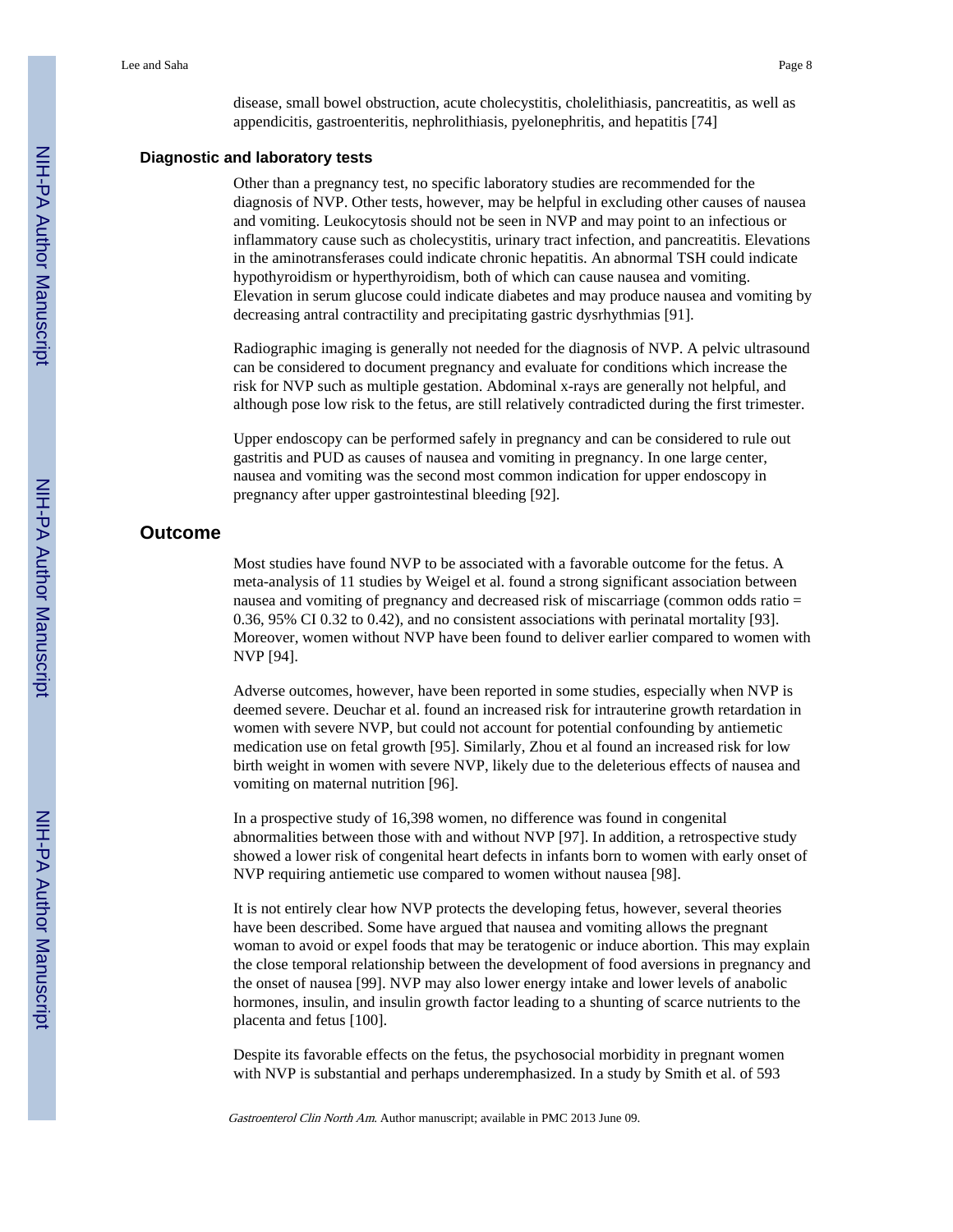Australian women with NVP, most reported that their symptoms produced major negative impacts on employment, household duties, and parenting with 96% of women reporting mild to moderate distress from nausea and 28% reporting moderate to severe distress [101]. Similarly, a study by Mazzotta et al. of Canadian women found more severe nausea and vomiting to be associated with more frequent feelings of depression, consideration of termination of pregnancy, adverse effects on women's relationships with their partners or their partners' everyday lives, and the perceived likelihood that NVP would harm their baby. Notably, women with mild symptoms also reported experiencing the same psychosocial problems, suggesting that the severity of nausea or vomiting does not adequately reflect the distress caused by NVP [2].

O'Brien and Naber also showed significant psychosocial morbidity in women suffering from NVP. They found that affected women reported a decline in social commitments and impaired relationships with spouses and children. Women with severe symptoms also reported frequent tearfulness, irritability, increased sleep disturbances, and lowered mood [102]. Using the Short-Form 36, Attard et al. found that women with NVP had lower scores in physical functioning, physical role, bodily pain, vitality, social functioning, and emotional role on survey evaluating quality of life compared to healthy pregnant controls in early pregnancy and women with chronic depression. Mental health scores for the women with NVP were similar to those of the women with depression [103].

In addition to causing psychosocial morbidity, NVP also poses a significant financial burden. In 2002 the cost of severe NVP was estimated to be approximately \$130 million based on hospital costs linked to an average of 39,000 hospital admissions. This figure is likely a gross underestimate as it does not include the loss of productivity at home, physician fees, or cost of treatments [104].

It has been estimated that 206 work hours are lost for each employed woman with NVP [2] and that NVP accounts for 28% of all sick leave during pregnancy before week 28 [19]. Furthermore, work by Vallacott et al. reveals that 50% of affected women believe their work efficiency to be significantly reduced [105].

# **HYPEREMESIS GRAVDIARUM**

Hyperemesis gravidarum (HG) is a condition of severe nausea and vomiting during pregnancy leading to fluid, electrolyte and acid-base imbalance, nutritional deficiency and weight loss [8]. Some have defined it as the occurrence of greater than three episodes of vomiting per day accompanied by ketonuria and a weight loss of more than 3 kg or 5% of body weight [63]. HG is the most common reason for hospitalization in early pregnancy and second only to preterm labor throughout the whole of pregnancy [106]. In the United States, more than 36,000 women are admitted to the hospital each year due to HG, and the cost of care is estimated to be more than 250 million dollars annually for hospitalization alone [107]. Unlike NVP which is associated with favorable fetal outcomes, HG poses significant health risks to mother and fetus.

#### **Diagnosis and Clinical Features**

HG presents in the first trimester of pregnancy, usually starting at 4 to 5 weeks gestation. In addition to severe nausea and vomiting, 60% of women with HG also have excess salivation or ptyalism [108]. Patients may also complain of gastroesophageal reflux symptoms such as retrosternal discomfort and heartburn. A pregnancy-unique quantification of emesis and nausea (PUQE) score that is calculated using the number of hours of nausea per day, number of episodes of emesis per day and number of episodes of retching per day can be used to track the severity of symptoms [109].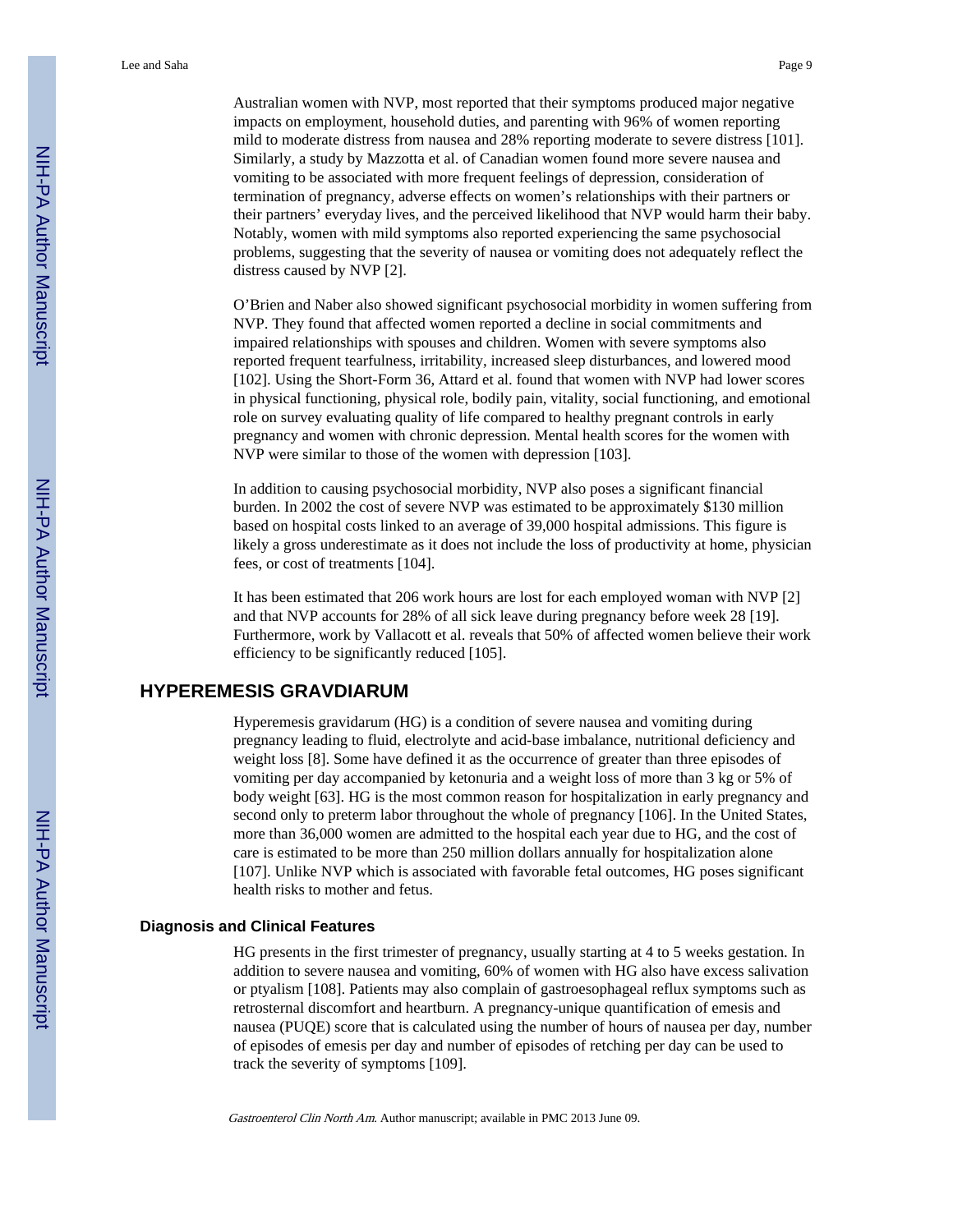Patients may present with signs of dehydration such as dry mucus membranes, tachycardia, poor skin turgor, and postural hypotension. Severely affected patients may also have muscle wasting and weakness and/or mental status changes.

Laboratory abnormalities in women with HG may include increased serum blood urea nitrogen, creatinine, and hematocrit, as well as ketonuria and increased urine specific gravity. In addition, electrolyte disturbances supporting a diagnosis of either hypochloremic metabolic alkalosis or metabolic acidosis with severe volume contraction may be found [39]. Pre-albumin (plasma transthyretin) levels may be low, reflecting poor protein nutrition status in the mother and possibly predicting lower fetal birth weights [110]. Vitamin and mineral deficiencies such as vitamin B1 (thiamine), iron, calcium, and folate are also possible [74].

Liver function tests may be abnormal in up to 50% of hospitalized patients with HG [111]. Mild hyperbilirubinemia (bilirubin < 4 mg per deciliter) and/or a rise in alkaline phosphatase to twice the upper limit of normal may be seen [112]. A moderate transaminitis is the most common liver function test abnormality with alanine aminotransferase (ALT) levels generally greater than aspartate aminotranferase (AST) levels. The transaminase elevation is usually two to three times the upper limit of normal; however, levels greater than 1000 U/ml have been reported [113]. The abnormal liver tests resolve promptly upon resolution of the vomiting.

Serum amylase and lipase elevation are seen in 10–15% of women [39]. One study found elevated amylase levels in 24% of patients with HG [114]. This is felt to be due to excessive salivary gland production of amylase rather than pancreatic secretion and a result rather than a cause of HG [8].

Thyroid stimulating hormone levels may be low in HG due to cross-reaction between the alpha-subunit of HCG with the TSH receptor. In the majority of cases, this biochemical thyrotoxicosis is not clinically relevant as patients are euthyroid. Thyroid hormone levels generally normalize without treatment after delivery.

HG is a clinical diagnosis based on symptoms and the exclusion of other conditions. Like NVP no specific testing is needed to diagnose HG; however, ultrasound of the abdomen and pelvis may be helpful in excluding other causes such as gallbladder disease, hydatidiform mole and in assessing for multiple gestations. The differential diagnosis includes NVP, acute thyroiditis, eating disorders, biliary tract disease, viral hepatitis, and gastroesophageal reflux disease.

#### **Outcome**

Unlike NVP, HG is associated with both adverse maternal and fetal outcomes. In a study of over 150,000 singleton pregnancies, infants born to women with hyperemesis and low pregnancy weight gain (<7 kg) were more likely to be low birth weight, small for gestational age, born before 37 weeks of gestation and have a 5-minute Apgar score of < 7 [5].

Common maternal complications include weight loss, dehydration, micronutrient deficiency, and muscle weakness. More severe, albeit rare, complications include Mallory-Weiss tears, esophageal rupture, Wernicke's encephalopathy with or without Korsakoff's psychosis, central pontine myelinolysis due to rapid correction of severe hyponatremia, retinal hemorrhage and spontaneous pneumomediastinum [47]. Vasospasm of the cerebral arteries due to increased sympathetic activity has also been reported [115].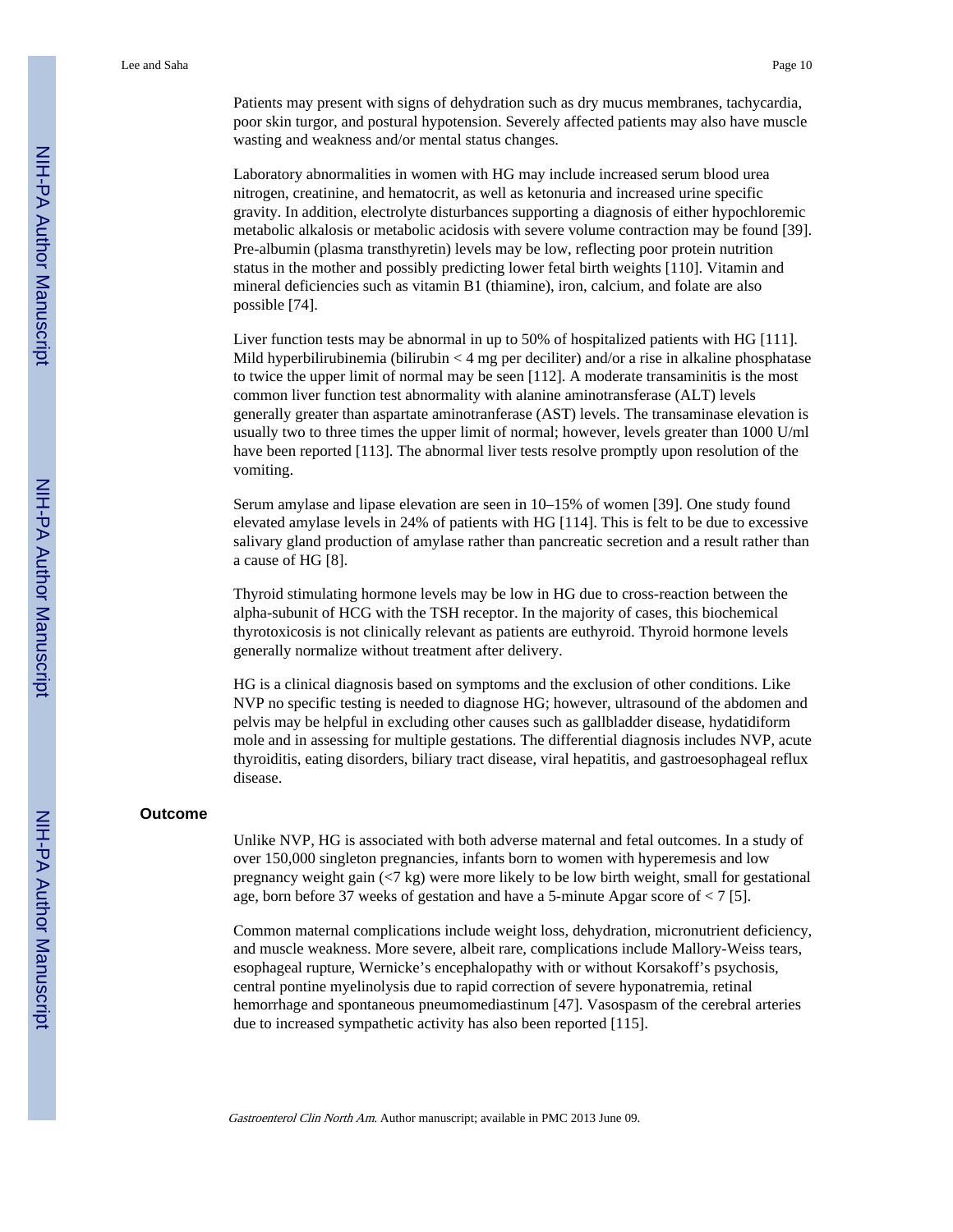HG contributes to many psychological problems and can result in termination of an otherwise wanted pregnancy and decreased likelihood to attempt a repeat pregnancy [116]. Poursharif et al. found that 15% of 808 women with HG had at least one termination because of their illness. Interestingly, those women who terminated did not have more severe disease than women with HG who kept their pregnancy but were twice as likely to perceive that their physician was uncaring or did not address the severity of their illness [117].

The long-term consequences of HG on mothers are unknown. Several studies show an increased risk of breast cancer [118]. There are also reports of increased rates of depression, post-traumatic stress disorder, and various neurological disorders [39].

Some studies have found no increased risk for adverse fetal outcomes in women with HG. Bashiri et al., for example, reported a lower incidence of spontaneous early pregnancy loss in women with HG compared to the general population and found no differences in perinatal outcomes [6]. However, other studies have found an association between HG and, fetal growth retardation, preeclampsia, and small-for-gestational-age [119] In a retrospective study of 3,068 women, HG was associated with earlier delivery and lower birth weight. These outcomes were most likely in women who had lost more than 5% of their prepregnancy body weight [120]. Similarly Dodds et al. found higher rates of low birth weight, preterm birth, fetal death in women with HG who gained less than 7 kg overall during pregnancy [5]. Multiple admissions to the hospital for HG appear to be another risk factor for lower neonatal birth weight [108].

Various congenital malformations have been observed more in women with HG [32]. These include Down's syndrome, hip dysplasia, undescended testes, skeletal malformations, central nervous system defects, and skin abnormalities. Fetal coagulopathy and chondrodysplasia has been reported from vitamin K deficiency [121] with third trimester fetal intracranial hemorrhage [122]. Several childhood cancers such as testicular cancer or leukemia have also been linked to maternal HG, however, data are conflicting [39].

# **TREATMENT**

The goal of treatment is to improve symptoms while minimizing risks to mother and fetus. To attain this a multimodal approach tailored to each individual is usually needed. Treatment modalities range from simple dietary modifications to drug therapy and total parental nutrition. Severity of symptoms and maternal weight loss are useful in determining the aggressiveness of treatment. The PUQEscore and the Hyperemesis Impact of Symptoms Questionnaire (HIS) can be considered to assess the severity of symptoms. The updated PUQE score evaluates symptoms over 24 hours [123] while the HIS takes into account psychosocial factors in addition to physical symptoms [124].

Currently studies demonstrate that management of NVP is suboptimal. One recent prospective study of 283 women with NVP during the first trimester found that only half were asked about the intensity and severity of their symptoms less than a quarter were asked if their symptoms were interfered with their daily tasks and work. In this study by Lacasse et al, only 27% of women were offered an anti-emetic and an additional 14% were recommended a nonpharmacologic approach [125].

#### **Nonpharmacologic therapy**

**Dietary measures—**The initial therapy for NVP and HG should include dietary changes. Affected women should avoid large meals and instead eat several small meals throughout the day that are bland and low in fat as fatty foods may further delay gastric emptying.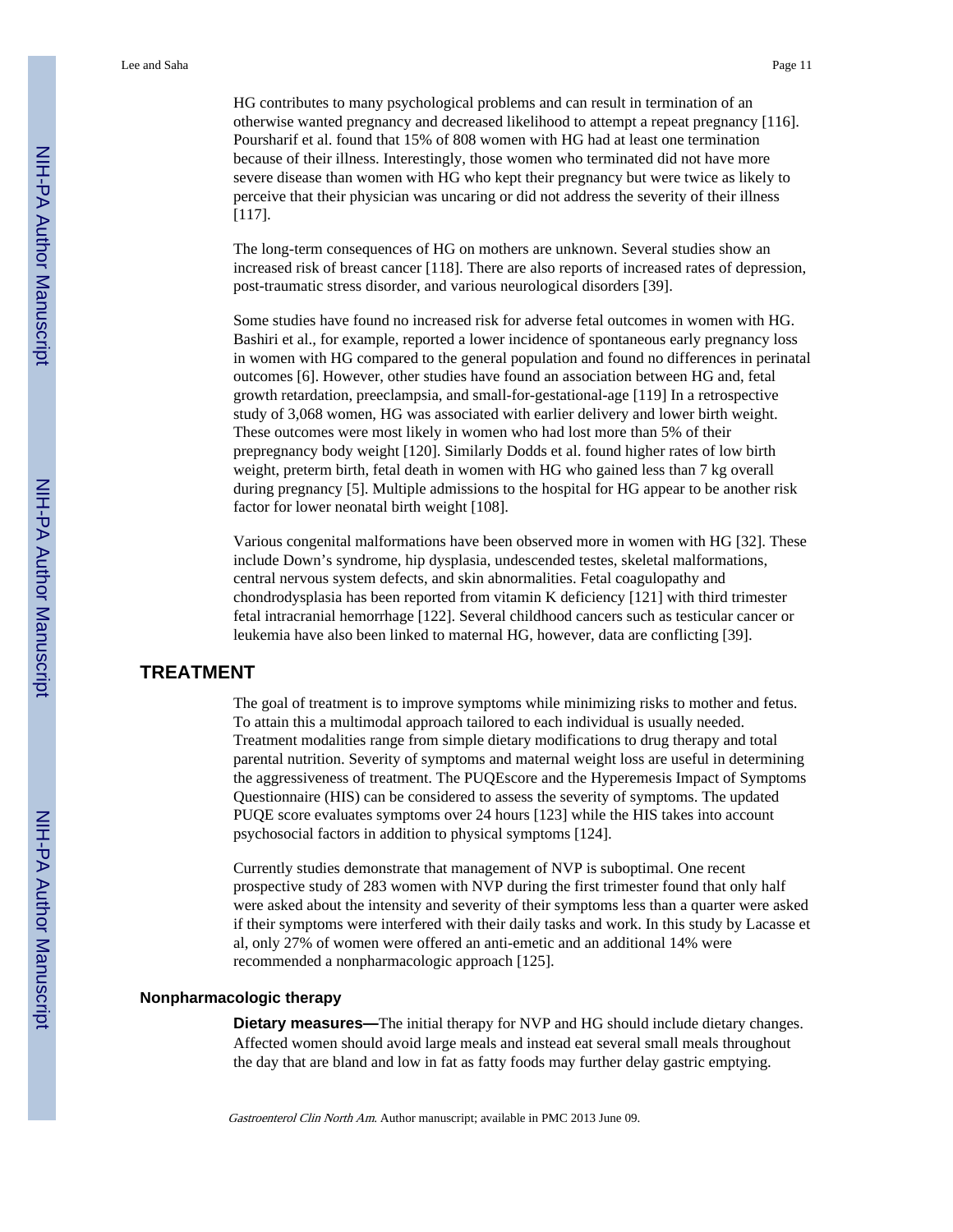Eating protein more than carbohydrates and taking in more liquids than solids may also help nausea by improving the gastric dysrhythmias associated with NVP [82]. Small volumes of salty liquids such as electrolytes-replacement sport beverages are advisable, and if the smell of hot foods is noxious, cold foods should be prepared [126].

**Emotional support—**Emotional support should always be offered by a medical professional. In addition, supportive psychotherapy, behavioral therapy, and hypnotherapy may be beneficial to women with severe symptoms and/or those in whom personality characteristics, marital or family conflict play a role [60]. The goal of psychotherapy is not to delve into the psychology which may be contributing to NVP but rather to encourage, explain, reassure, and allow the patient to express stress [95].

**Acupressure/acupuncture—**Acupressure of the Chinese acupuncture point P6 (Neiguan) has been found to decrease nausea in patients with chemotherapy-induced nausea and postoperative nausea and vomiting and may be helpful in treating HG. According to the principle of chi, application of pressure to this point blocks abnormal energy slow and relives symptoms related to the pressure point [13]. Pressure may be placed manually or with elastic bands on the inside of the wrist. In addition, the ReliefBand, a battery-operated electrical nerve stimulator worn on the wrist has recently been approved by the FDA and can also be used to stimulate the P6 site [127].

The evidence for acupressure is conflicting. One review of seven trials indicated that acupressure of the Neiguan point could help symptoms of nausea [128]. A recent placebocontrolled study of 60 women with NVP found that the treatment group experienced relief from nausea the day after starting acupressure over the P6 site which lasted until the end of the observation period. In comparison, the group treated with acupressure over an insignificant site experienced initial symptom relief but by day 6 symptoms had returned and were no different than the non-treated group [129].

While studies regarding the benefits of acupressure have been inconclusive, some experts believe this intervention should be offered as there are no known adverse side effects [130].

Acupuncture has been less studied, but one single-blind randomized, controlled trial with 593 women less than 14 weeks gestation showed that there was less nausea and dry retching in women treated weekly with acupuncture for 4 weeks versus controls [131]. However, it is possible that some women may have improved simply with advancing gestational age [13].

**Ginger—**Ginger is the single nonpharmacologic intervention recommended by the American College of Obstetrics and Gynecology [132]. Ginger is believed to help improve NVP by stimulating gastrointestinal tract motility and stimulating the flow of saliva, bile, and gastric secretions. One component of ginger has been shown to have similar activity as the 5-HT3 antagonist, ondansetron. In addition, its extract has been found to inhibit the growth of some strains of H. pylori [133].

In a double-blind randomized cross-over trial 70% of women with HG treated with 250 mg of the powdered root of ginger four times daily preferred the period on ginger compared to the period on placebo. Significantly greater relief of symptoms was also reported by the women when on ginger [134].. Similarly, a second trial of 70 pregnant women at 17 weeks' gestation or less treated with either 250 mg of ginger four times a day or a placebo for 4 days found that women in the treatment group had significant improvement in nausea symptoms compared with women in the placebo group  $(P<.001)$  [135].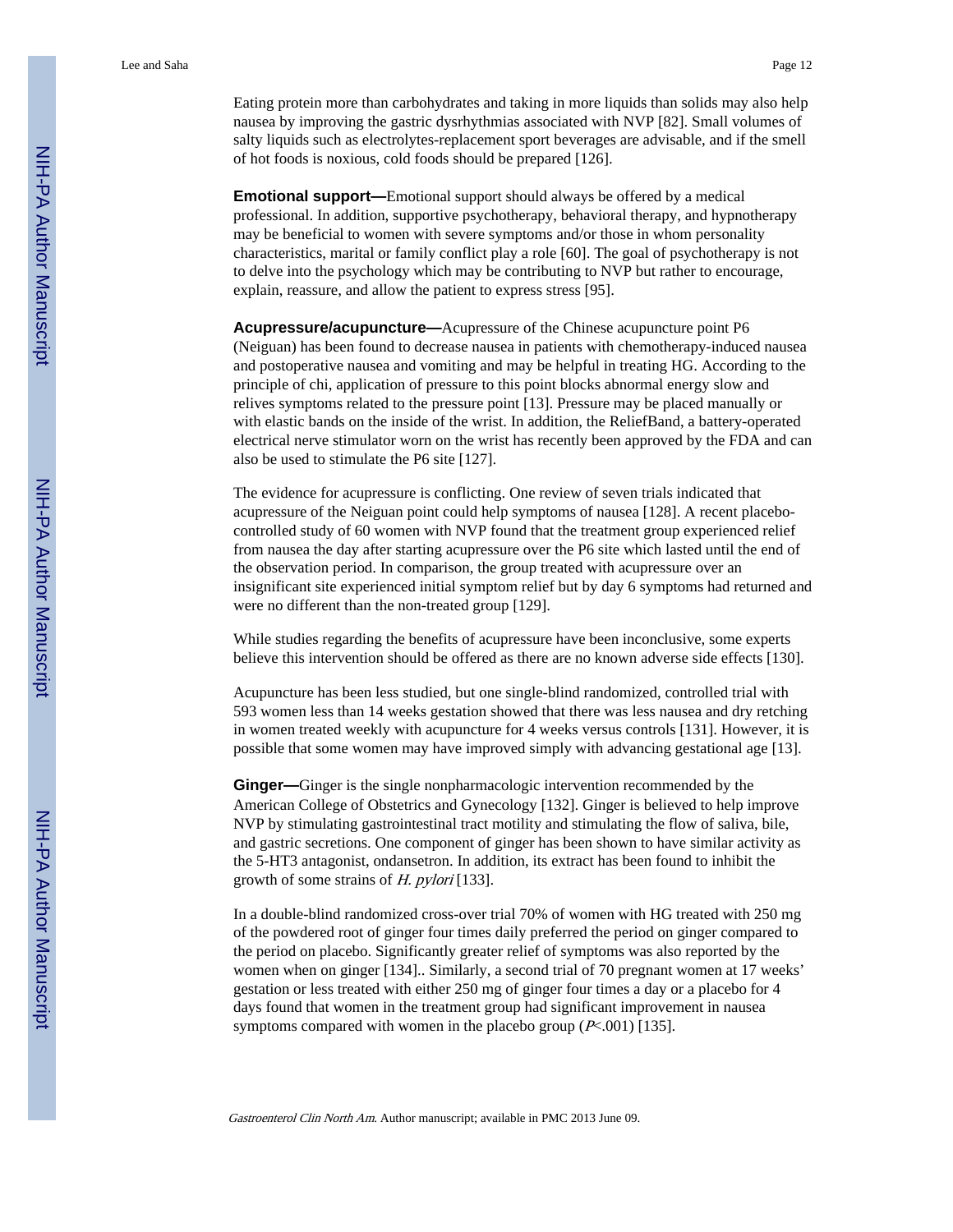With regards to the safety of ginger in pregnancy, a case-control study of 187 pregnant women found no increase in the rate of major malformations with first trimester use [136]. A theoretical risk for bleeding, however, does exist as ginger inhibits thomboxane synthetase and may inhibit platelet function. Thus, the concomitant use of anticoagulants with ginger is not advised [137].

## **Pharmacologic treatment**

**Pyridoxine-doxylamine—**The combination of pyridoxine (vitamin B6) (pregnancy category A) and doxylamine (category B), previously available as Bendectin, is the only medication that is specifically labeled for the treatment of NVP by the Food and Drug Administration. It remains available in Canada in a delayed-release tablet of 10 mg of pyridoxine and 10 mg of doxylamine under the trade name Diclectin.

Benedectin was taken off the market in 1983 in the United States due to reports of congenital malformations with first trimester use. Prior to its withdrawal, however, 30 million women had taken it over a nearly 25 year time span. Several small randomized controlled studies support its efficacy [138]. In addition, a meta-analysis which included 170,000 exposures found the pyridoxine-doxylamine combination to be safe and not cause adverse effects in the fetus [139]. Other large studies have also shown no increase in congenital anomalies over the background rate [140]. Nevertheless, Benedectin remains off the market in the United States. Women can make their own preparation, however, by combining 10 mg of pyridoxine with a half tablet of Unisom which is 25 mg of doxylamine.

Alternatively, pyridoxine can be taken on its own. Although no relationship has been found between pyridoxine levels and NVP, several studies have shown improvement in nausea scores in patients who take pyridoxine with severe nausea [141] and a reduction in the episodes of vomiting when compared to women taking placebo [138]. There is no known evidence of vitamin B6 toxicity, however, in large doses pyridoxine has been linked to reversible peripheral neuropathy in nonpregnant adults [13].

**Antiemetics—**The phenothiazines, chlorpromazine (Thorazine) and prochlorperazine (Compazine), are central and peripheral dopamine antagonists which have been shown to reduce symptoms in NVP and HG [142]. They are pregnancy category C.

A study of 12,764 pregnant women found a slightly increased risk of birth defects with phenothiazines use in the first trimester, particularly with chlorpromazine use, however, potential confounding factors such as alcohol use and treatment duration were not [143]. Another study showed that infants of mothers who had taken chlorpromazine had extrapyramidal signs and jaundice; there was no significant impairment of postnatal development [144].

Promethazine (Phenergan) was not found to have teratogenic effects in one study [145] but increased congenital hip dislocation was seen in another study [146].

**Promotility agents—**Metoclopramide (Reglan) is widely used for the treatment of NVP [147]. It is pregnancy category B. Metoclopramide is believed to improve symptoms by increasing lower esophageal sphincter pressure and increasing gastric transit. It also corrects gastric dysrhythmias by stimulating antral contractions and promoting antroduodenal contractions. A recent study found 10 mg of metoclopramide given every 8 hours to be as effective in reducing the number of vomiting episodes and increasing well-being in women with HG during their first hospitalization as 25 mg of promethazine given every 8 hours for 24 hours. The, side effect profile was better in the metoclopramide-treated group with less drowsiness, dizziness, and dystonia reported [148].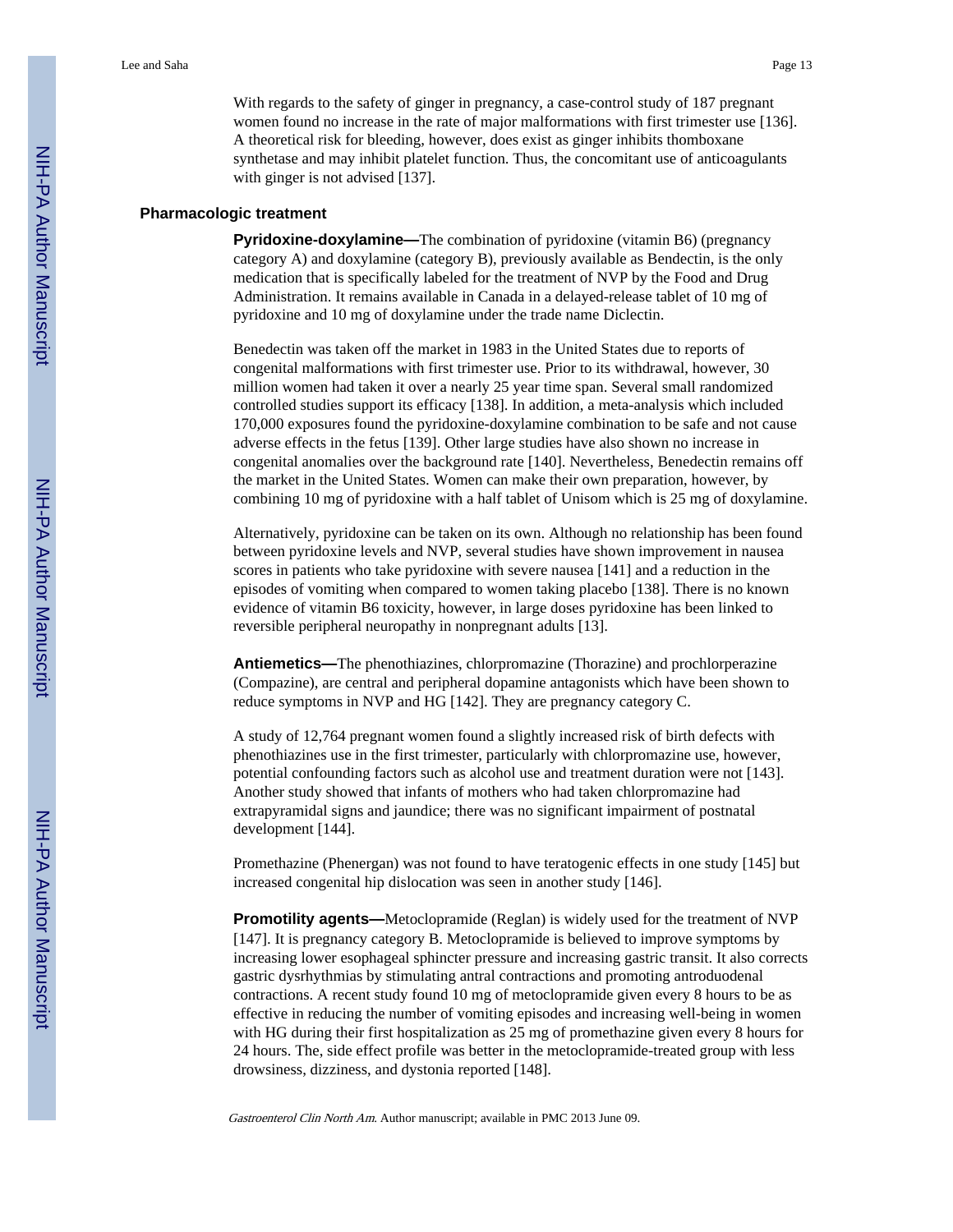With regards to safety, a study of 81,703 births between 1998 and 2007 in Israel wherein there was an exposure of metoclopramide in 4.2% women found no increased risk of major congenital malformations, low birth weight, preterm delivery, or perinatal death with metaclopramide use [149]. Similarly, a Danish study of 309 pregnant women taking metaclopramide found no increased risk [150].

Despite its efficacy, metoclopramide use is limited by its side effect profile which includes dystonia, restlessness, and somnolence. In 2009 the FDA added a black box warning to metoclopramide due to the risk of tardive dyskinesia with chronic use.

Other prokinetics such as domperidone and erythromycin have not been studied in NVP [74].

**Antihistamines and Anticholinergics—**Antihistamines indirectly affect the vestibular system, decreasing stimulation of the vomiting center [151]. Randomized controlled trials of antihistamine use in NVP are limited; however, meclizine (anitvert), dimenhyrdinate (Dramamine), and diphenhyramine (Benadryl) have all been shown to control symptoms better than placebo [142]. In addition, pooled data from seven trials between 1951 and 1975 found antihistamines to be effective [152]. A meta-analysis of more than 24 controlled studies with more than 200,000 pregnant women found that antihistamines (H1 blockers, in particular) given during the first trimester did not increase teratogenic risk [153]. While meclizine had been previously thought to be teratogenic, studies now show it is safe to use during pregnancy [154]. Dimenhydrinate and diphenhydramine have conflicting results on safety [74].

In one study of women undergoing elective cesarean delivery, transdermal scopolamine was found to be more effective at decreasing nausea, vomiting, and retching due to epidural morphine analgesia compared to placebo [155]. However, studies on first trimester use of scopolamine are lacking as scopolamine may produce chromosomal aberrations and sisterchromatid exchanges in healthy adult lymphocytes, and may lead to congenital malformations, including deformed limbs and trunks [156].

**Other Agents—**Ondansetron (Zofran) (pregnancy category B) is widely used for the treatment of postoperative and chemotherapy-induced nausea and vomiting and is currently one of the most commonly prescribed anti-emetics [157]. It is thought to work both centrally and peripherally by blocking serotonin receptors in the small bowel and medullary vomiting center [151]. Its safety in pregnancy was determined in a recent study which showed no significant increase in the number of miscarriages, major malformations or birth weight between infants exposed to ondansetron and unexposed controls [158].

There has been one randomized controlled trial of ondansetron for the treatment of HG. In this small study of 30 women no benefit of ondansetron 10 mg given intravenously every 8 hours as needed was found over promethazine 50 mg given intravenously every 8 hours in terms of nausea, weight gain, days of hospitalization or total doses of medicine [46]. Promethazine, however, was found to cause more sedation. Nevertheless, case reports and widespread clinical experience do support the efficacy of ondansetron for the treatment of HG and its better tolerability over older anti-emetics [159, 160].

Droperidol (Inapsine) is a dopamine antagonist that is an effective antiemetic for postoperative nausea and vomiting. A small study of women with HG found that the combination of continuous droperidol infusion and bolus intravenous diphenhydramine led to shorter hospitalizations and fewer readmissions compared to a historic control group which had received other forms of parenteral therapy. In addition, there were no significant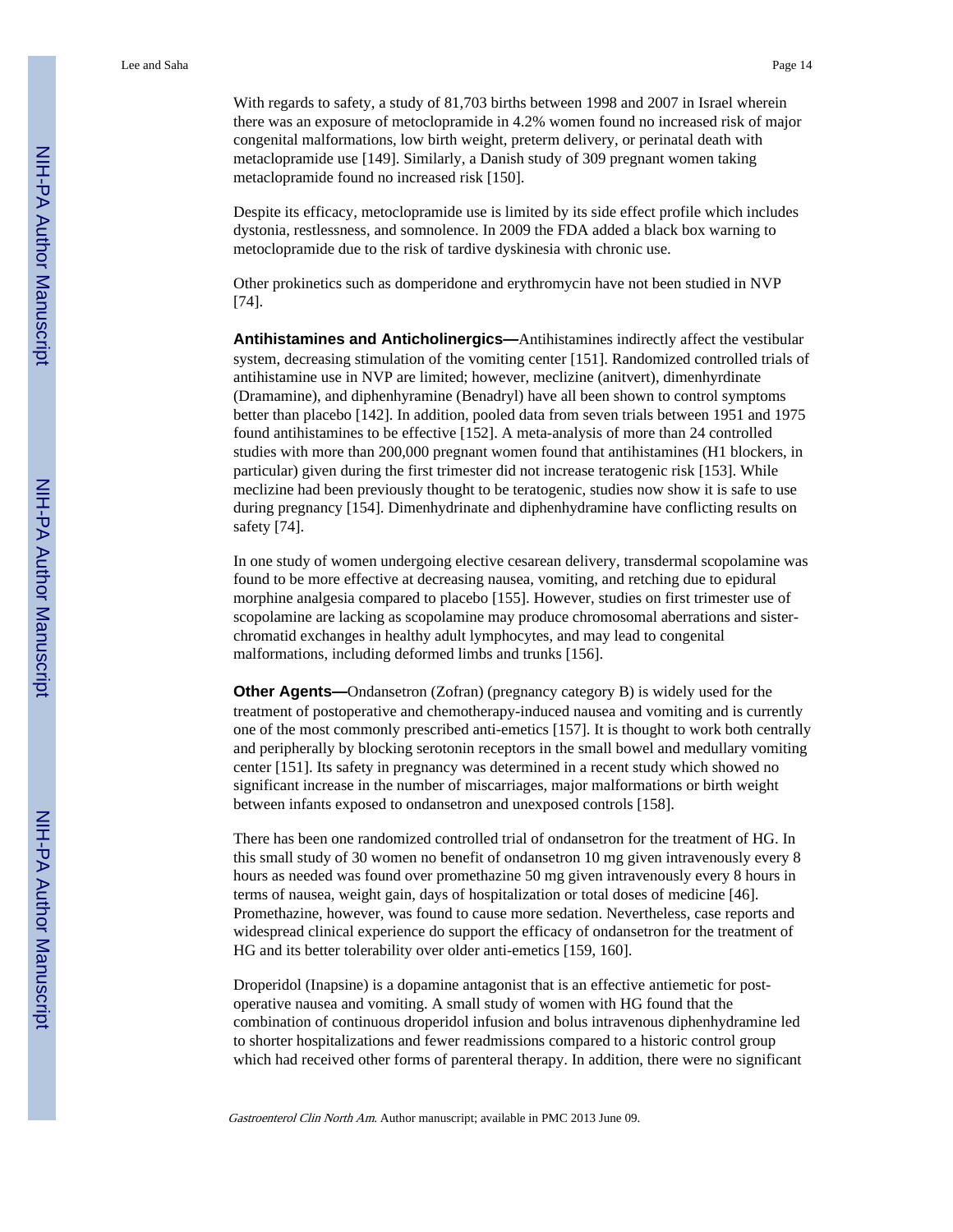differences in maternal or perinatal outcomes [161]. Of note, however, droperidol bears a black box warning as it may cause QT prolongation and cardiac dysrhythmias [74].

Oral and intravenous corticosteroids have been used for refractory cases of HG with variable results. They are believed to exert an antiemetic effect on the chemoreceptor trigger zone in the brainstem and are also postulated to correct the "relative adrenal insufficiency" induced by HG in which the hypothalamic-pituitary-adrenal axis is unable to respond to the increased demands of cortisol during early pregnancy.

In a randomized controlled trial of 40 women with HG treated with methylprednisolone 16 mg orally 3 times a day for 3 days followed by a 2 week tapering regimen versus promethazine 25 mg orally 3 times a day for 2 weeks, a lower rate of re-hospitalization was found in the steroid-treated group [162]. Other studies have not shown a statistically significant benefit of corticosteroids. A randomized trial by Yost et al. found no significant decrease in the number of ER visits or re-hospitalizations with the addition of parenteral and oral methylprednisolone to a regimen of promethazine and metoclopramide [163].

There are no established guidelines for the use of corticosteroids for HG. A possible regimen which has been suggested, however, is 48 mg of methylprednisolone given orally or intravenously in three divided doses for two to three days. If no response is seen within three days, it is recommended that treatment be stopped, as response beyond 72 hours is unlikely [151].

With regards to safety, a recent meta-analysis showed a slight increase in major malformations and a 3.4 fold increase in oral cleft in infants whose mothers took corticosteroids in the first trimester [164].

There has been recent interest in acid-reducing medications for NVP as one recent cohort study showed that women with both NVP and heartburn and/or acid reflux had more severe nausea and vomiting than women without heartburn or acid reflux [165]. Furthermore, follow-up studies have shown that treatment of heartburn and/or reflux results in improved PUQE scores and quality of life scores [166].

Antacids containing aluminum or calcium are first-line treatment during pregnancy for acid reflux and heartburn and can be used to treat women with NVP. Magnesium-containing antacids are associated with nephrolithiasis, hypotonia, and respiratory distress in the fetus and are not recommended during pregnancy. Bicarbonate-containing antacids can cause fetal metabolic acidosis and fluid overload and are also not recommended [167].

H2 blockers and proton pump inhibitors can be used safely to treat acid reflux and/or heartburn in women with NVP [168, 169].

#### **Nutritional support**

For women with intractable symptoms unresponsive to dietary modification and pharmacologic treatment and unable to maintain weight by oral intake, nutritional support may be required. In this population, intravenous fluid therapy, enteral nutrition, or parenteral nutrition should be used to prevent fetal intrauterine growth restriction, maternal dehydration and malnutrition.

The role of intravenous hydration is to increase volume and restore electrolytes. In hospitalized patients, normal saline or lactated Ringer's solution can be infused rapidly, if needed and then later adjusted to match urine output. Intravenous thiamine should be administered before any dextrose-containing fluids to avoid Wernicke's encephalopathy.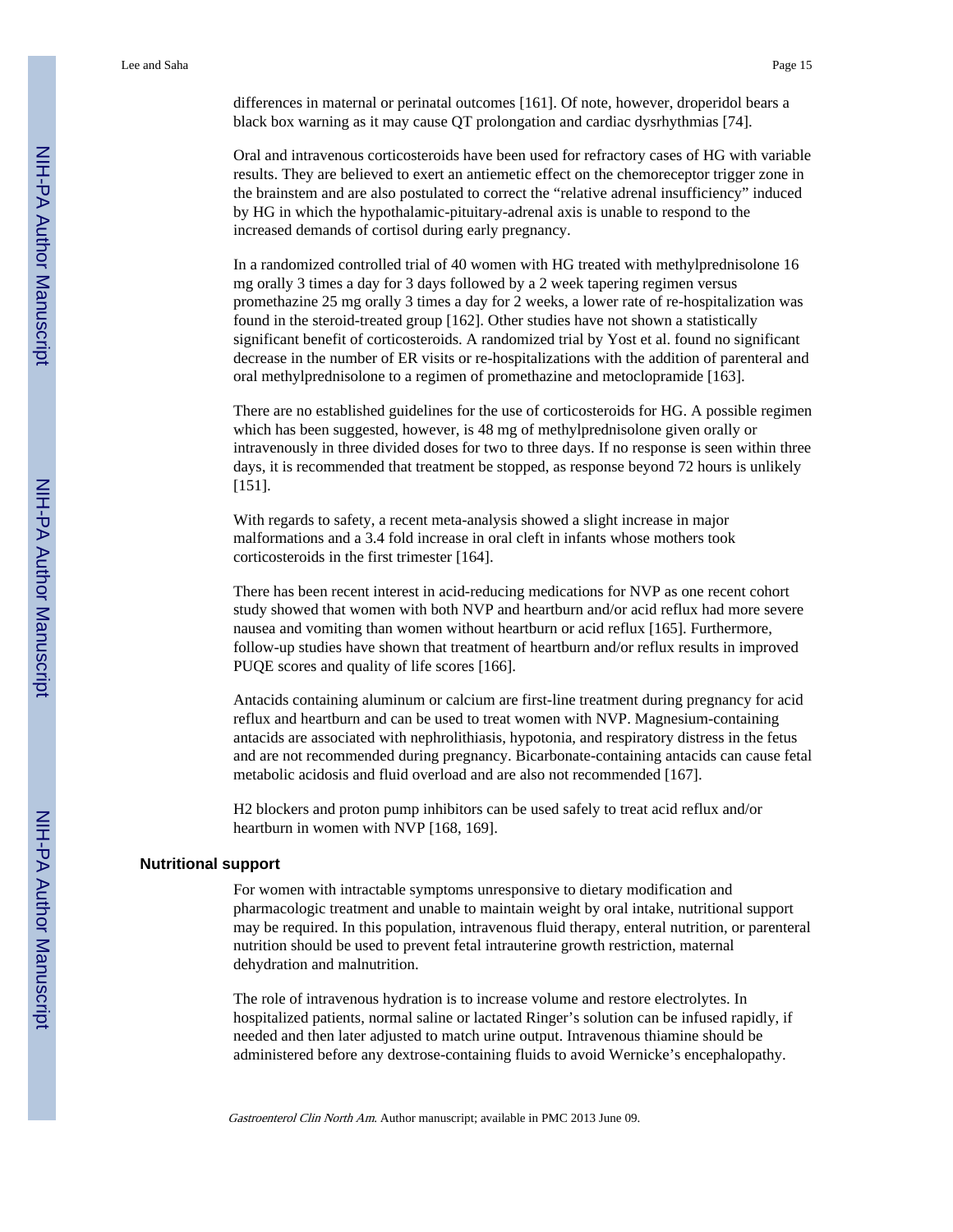Women requiring multiple hospitalizations, may be considered for in-home intravenous hydration [74].

Enteral tube feeding and total parenteral nutrition should be considered if intravenous therapy is not successful in reducing symptoms and there is still a caloric deficit. Studies on enteral feeding for HG, however, are limited. One small study of women with HG treated with enteral feeding using an 8-French nasogastric tube reported symptom improvement within 24 hours of tube placement. After 8 days, patients were discharged with a mean of 43 additional days of outpatient enteral feeding after which oral feeding was able to be resumed [170].

In addition to nasogastric tubes, percutaneous endoscopic gastrostomy (PEG) tubes [171] have been used successfully to maintain nutrition in women with HG. Both of these modes of feeding are limited, however, by the risk of increased nausea and vomiting caused by intragastric feeding. Post-pyloric feeding tubes, both nasojejunal [172, 173] and percutaneous endoscopic gastrojejunostomy [174] have been attempted to reduce this risk, however, dislodgement of the tubes [175] due to ongoing vomiting and retching and gastric coiling is a common complication. In addition, nasoenteric tubes, both nasogastric and nasojejunal, are poorly tolerated by many women due to aesthetic reasons and physical discomfort. Recently, surgical jejunostomy has been described as an alternative mode of nutrition delivery to women with HG. In one small study, five women with HG underwent surgical jejunostomy in the second trimester. Isotonic tube feeds were administered to a goal caloric factor. Maternal weight gain occurred in 5 out of the 6 pregnancies and all pregnancies ended in term deliveries. No major complications occurred suggesting that jejunostomy may be a safe and effective mode of nutrition support in women with HG [176].

For women unable to tolerate enteral feeding, parenteral nutrition should be considered. This therapy, however, is costly and associated with significant maternal morbidity. Russo-Steiglitz et al. reported a 9% complication rate for parenteral nutrition via peripherally inserted central catheters in pregnancy and a 50% complication rate for centrally inserted catheters. Infection and thrombosis were the two most frequently occurring complications and were hypothesized to result from pregnancy-associated hypercoagulability and immunologic suppression [177]. Holmgren et al similarly showed a high rate of complications in women administered parenteral nutrition via PICC. In a study of 94 women with HG, 66.4% of those treated with parenteral nutrition via PICC required treatment for thromboembolism, infection, or both. Patients on parenteral nutrition also had higher rates of neonatal complications including admission to the neonatal intensive care unit, small size for gestational age, termination of pregnancy from HG, and fetal loss compared to women treated enteral feeds [178]. Thus, although it may be more tolerable to patients, parenteral nutrition should be reserved for selected patients with HG.

# **Conclusion**

NVP is an extremely common disorder in pregnancy that ranges in spectrum from mild to moderate nausea and vomiting to pathologic HG. Despite its prevalence its pathogenesis is still largely unknown and consequently treatment is mainly symptomatic, ranging from dietary changes and oral pharmacologic treatment to hospitalization with intravenous fluid replacement and nutrition therapy.

Although most studies suggest that NVP is not harmful to the fetus, this condition is not benign in that it significantly reduces the quality of life of the pregnant woman and places financial burden on the affected individual and the larger society. For women with HG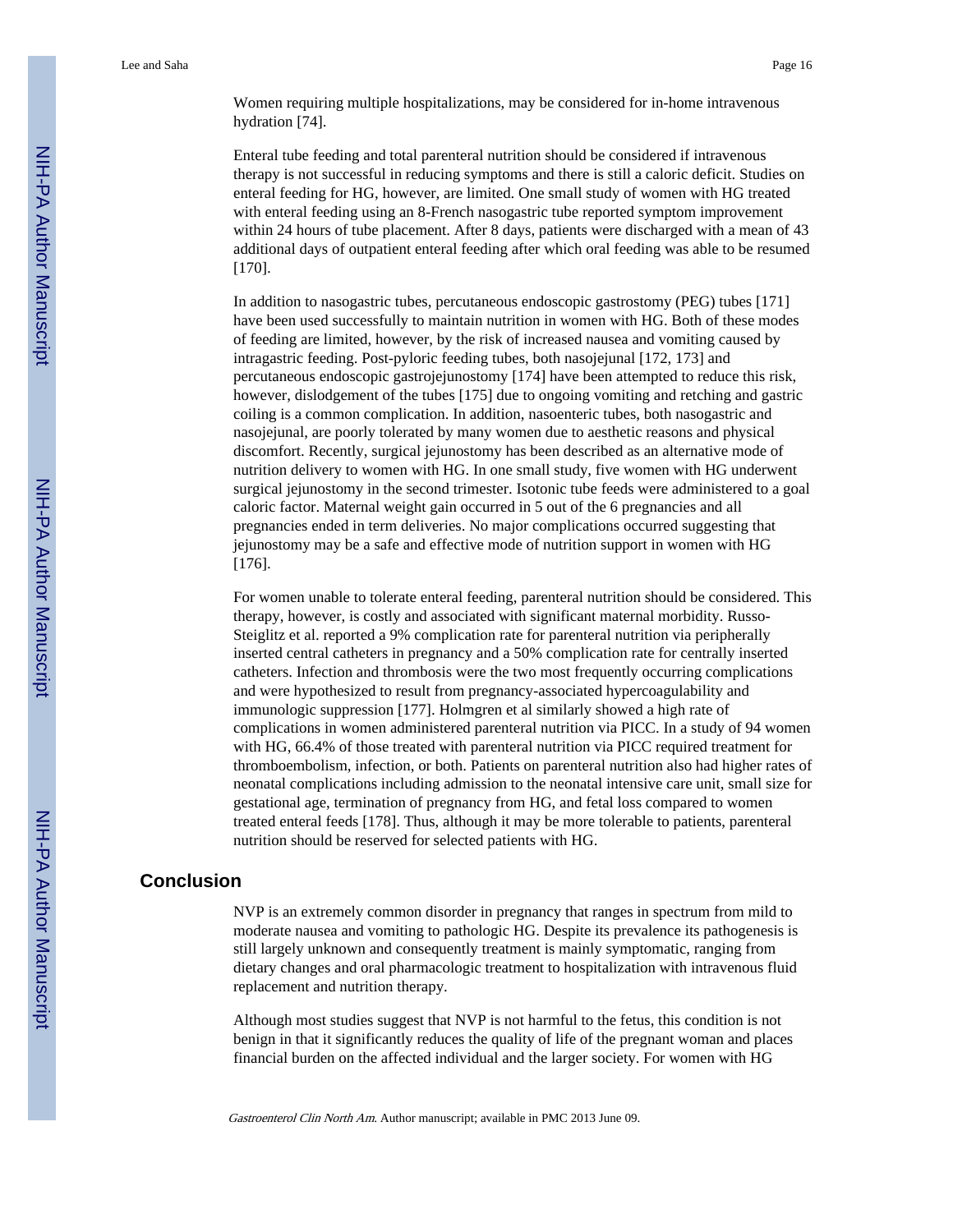maternal and fetal morbidity may occur if the condition is unrecognized and not treated aggressively.

# **References**

- 1. O'Brien B, Zhou Q. Variables related to nausea and vomiting during pregnancy. Birth. 1995; 22:93– 100. [PubMed: 7779229]
- 2. Mazzotta P, Maltepe C, Navoiz Y, et al. Attitudes, management, and consequences of nausea and vomiting of pregnancy in the United States and Canada. Int J Gynecol Obstet. 2000; 70:359–65.
- 3. Semmens JP. Female sexuality and life situations: an etiologic psycho-socio-sexual profile of weight gain and nausea and vomiting of pregnancy. Obstet Gynecol. 1971; 38:555–563. [PubMed: 4938580]
- 4. Lacasse A, Rey E, Ferreira E, et al. Epidemiology of nausea and vomiting of pregnancy: prevalence, severity, determinants, and the importance of race/ethnicity. BMC Pregnancy and Childbirth. 2009; 9:26. [PubMed: 19573237]
- 5. Dodds L, Fell DB, Joseph KS, et al. Outcome of pregnancies complicated by hyperemesis gravidarum. Obstet Gynecol. 2006; 107:285–292. [PubMed: 16449113]
- 6. Bashiri A, Newmann L, Maymon E, et al. Hyperemesis gravidarum: epidemiologic features, complications, and outcome. Eur J Obstet Gynecol Reprod Biol. 1995; 63:135–138. [PubMed: 8903768]
- 7. Blum, R. Pregnancy, nausea, and vomiting: further explorations in theory. In: Blum, RH.; Heinrichs, WL., editors. Nausea and vomiting. Overview, challenges, practical treatments and new perspectives. Philadelphia: Whurr Publishers; 2000. p. 246-268.
- 8. Verberg MFG, Gillott DJ, Al-Fardan N, et al. Hyperemesis gravidarm, a literature review. Human Reporduction Update. 2005; 11:527–539.
- 9. Klebanoff MA, Koslowe PA, Kaslow R, et al. Epidemiology of vomiting in early pregnancy. Obstet Gynecol. 1985; 66:612–616. [PubMed: 3903578]
- 10. Brandes JM. First trimester nausea and vomiting as related to outcome of pregnancy. Obstet Gynecol. 1967; 30:427–431. [PubMed: 6037702]
- 11. Lacroix R, Eason E, Melzack R. Nausea and vomiting during pregnancy: a prospective study of its frequency, intensity, and patterns of change. Am J Obstet Gynecol. 2000; 182:931–937. [PubMed: 10764476]
- 12. Weigel RM, Weigel MM. The association of reproductive history, demographic factors, and alcohol and tobacco consumption with the risk of developing nausea and vomiting in early pregnancy. Am J Epidemiol. 1988; 127:562. [PubMed: 3341360]
- 13. Davis M. Nausea and vomiting of pregnancy: an evidence-based review. J Perinatal Neonat Nurs. 2004; 18:312–328.
- 14. Corey LA, Berg K, Solaas MH, et al. The epidemiology of pregnancy complications and outcome in Norwegian twin population. Obstet Gyenecol. 1992; 80:989–994.
- 15. Gadsby R, Barnie-Adshead A, Jagger C. Pregnancy nausea related to women's obstretic and personal histories. Gynecol Obstet Invest. 1997; 43:108–111. [PubMed: 9067717]
- 16. Furneaux E, Langley-Evans A, Langley-Evans S. Nausea and vomiting of pregnancy; Endocrine basis and contribution to pregnancy outcome. 2001; 56:775–782.
- 17. Whitehead S, Holden W, Andrews P. Maternal susceptibility to nausea and vomiting of pregnancy: is the vestibular system involved? Am J Obstet Gynecol. 2002; 186:S204–S209. [PubMed: 12011887]
- 18. Heinrichs L. Linking olfaction with nausea and vomiting of pregnancy, recurrent abortion, hyperemesis gravidarum, and migraine headache. Am J Obstet Gynecol. 2002; 186:S215–S219. [PubMed: 12011889]
- 19. Kallen B, Lundberg G, Aberg A. Relationship between vitamin use, smoking, and nausea and vomiting of pregnancy. Acta Obstet Gynecol Scand. 2003; 82:916–920. [PubMed: 12956841]
- 20. Samisoe G, Crona N, Enk L, et al. Does position and size of corpus luteum have any effect on nausea and vomiting? Acta Obstet Gynecol Scand. 1986; 65:427–429. [PubMed: 3535359]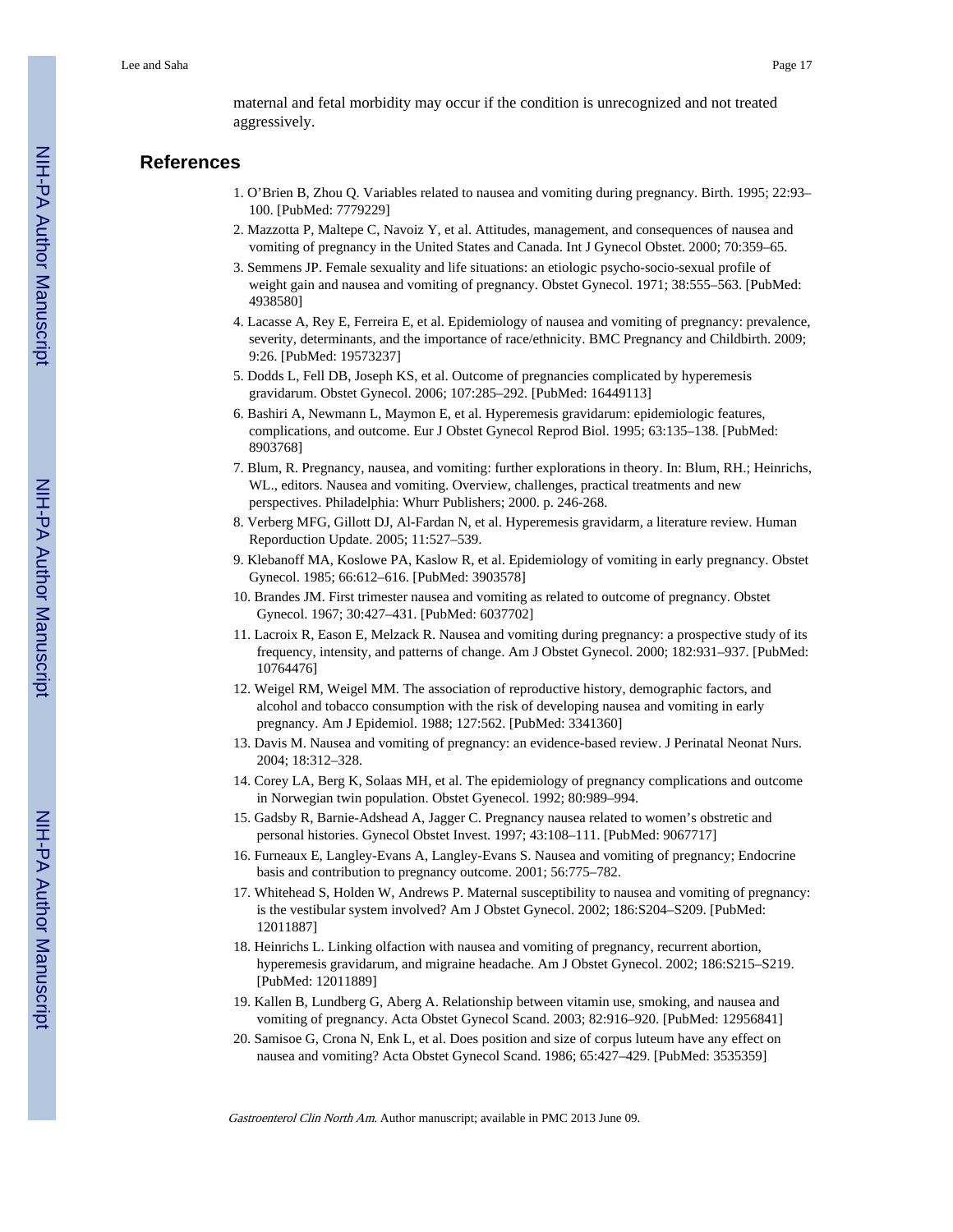- 21. Thorp JM, Watson WJ, Katz VL. Effect of corpus luteum position on hyperemesis gravidarum. A case report J Reprod Med. 1991; 36:761–762.
- 22. Signorello L, Harlow B, Wang S, et al. Saturated fat intake and the risk of severe morning sickness. Epidemiology. 1998; 9:636–640. [PubMed: 9799174]
- 23. Kallen B, Lundberg G, Aberg A. Relationship between vitamin use, smoking, and nausea and vomiting of pregnancy. Acta Obstet Gynecol Scand. 2003; 82:916–920. [PubMed: 12956841]
- 24. Weigel RM, Weigel MM. The association of reproductive history, demographic factors, and alcohol and tobacco consumption with the risk of developing nausea and vomiting in early pregnancy. Am J Epidemiol. 1988; 127:562. [PubMed: 3341360]
- 25. Broussard CN, Richter JE. Nausea and vomiting of pregnancy. Gastroenterol Clinics. 1998; 27:123–151.
- 26. Fejzo MS, Ingles SA, Wilson M, et al. High prevalence of severe nausea and vomiting of pregnancy and hyperemesis gravidarum among relatives of affected individuals. Eur J Obstet Gynecol Reprod Biol. 2008; 141:13–17. [PubMed: 18752885]
- 27. Fell DB, Dodds L, Joseph KS, et al. Risk factors for hyperemesis gravidarum requiring hospital admission during pregnancy. Obstet Gynecol. 2006; 107:277–284. [PubMed: 16449112]
- 28. Depue RH, Bernstsein L, Ross RK, et al. Hyperemesis gravidarum in relation to estradiol levels, pregnancy outcome and other maternal factors: sero-epidemiologic study. Am J Obstet Gynecol. 1987; 156:1137–1141. [PubMed: 3578425]
- 29. Cedergren M, Brynhildsen J, Josefesson A, et al. Hyperemesis gravidarum that requires hospitalization and the use of antiemetic drugs in relation to maternal body composition. Am J Obstet Gynecol. 2008; 198(412):e1–5. [PubMed: 18221931]
- 30. Vikanes A, Grjibovski AM, Vangen S, et al. Maternal body composition, smoking, and hyperemesis gravidarum. Ann Epidemol. 2010; 20:592–598.
- 31. Rochelson B, Vohra N, Darvishzadeh J, et al. Low prepregnancy ideal weight: height ratio in women with hyperemesis gravdiarum. J Reprod Med. 2003; 48:422–424. [PubMed: 12856512]
- 32. Kallen B. Hyperemesis gravidarum during pregnancy and delivery outcome: a registry study. Eur J Obstet Gynecol Reprod Biol. 1987; 26:291. [PubMed: 3691940]
- 33. Schiff M, Reed S, Daling J. The sex ratio of pregnancies complicated by hospitalization for hyperemesis gravidarum. BJOG Int J Obstet Gynecol. 2004; 111:27.
- 34. Schoeneck FJ. Gonadotropin hormone concentrations in hyperemesis gravidarum. Am J Obstet Gynecol. 1943; 43:308.
- 35. Masson GM, Anthony F, Chau E. Serum chorionic gonadotropin (hCG), schwangerschafts protein 1 (SP1), progesterone, and oestradiol levels in patients with nausea and vomiting in early pregnancy. Br J Obstet Gynaecol. 1985; 92:211–215. [PubMed: 3872132]
- 36. Goodwin TM, Montoro M, Mestman JH, et al. The role of chorionic-gonadotropin in transient hyperthyroidism of hyperemesis gravidarum. J Clin Endocrinol Metab. 1992; 75:1333–1337. [PubMed: 1430095]
- 37. Soules MR, Hughs CL, Garcia JA, et al. Nausea and vomiting of pregnancy: role of human chorionic gonadotropin and 17-hydroxyprogesterone. Obstet Gynecol. 1980; 55:696. [PubMed: 7383455]
- 38. Wenstrom KD, Owen J, Boots LR, et al. Elevated second-trimester human chorionic gonadotrophin levels in association with poor pregnancy outcome. Am J Obstet Gynecol. 1994; 171:1038–1041. [PubMed: 7524322]
- 39. Goodwin TM. Hyperemesis gravidarum. Obstet Gynecol Clin N Am. 2008; 35:401–417.
- 40. Jordan V, Grebe SKG, Cooke PR, et al. Acidic isoforms of chorionic gonadotropin in European and Samoan women are associated with hyperemesis gravidarum and may be thyrotrophic. Clin Endocrinol. 1999; 50:619–627.
- 41. Goodwin T. Nausea and vomiting of pregnancy; an obstretric syndrome. Am J Obstet Gynecol. 2002; 186:S184–S189. [PubMed: 12011884]
- 42. Walsh JW, Hasler WL, Nugent CE, et al. Progesterone and estrogen are potential mediators of gastric slow wave dysrhythmias in nausea of pregnancy. Am J Physiol. 1996; 270:506–514.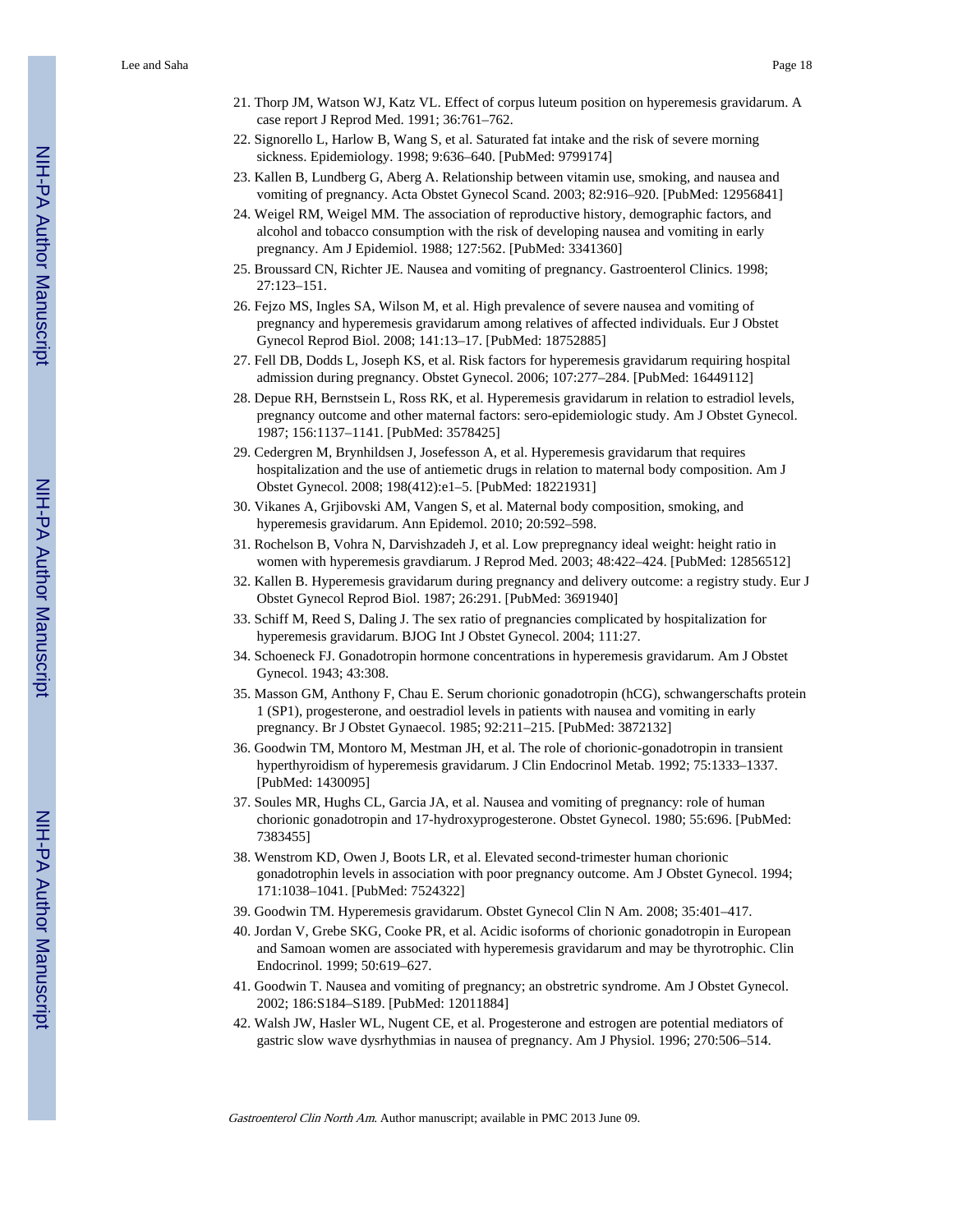- 43. Sanders, KM.; Bauer, AJ.; Publicover, NG. Regulation of gastric antral slow wave frequency by prostaglandins. In: Roman, C., editor. Gastrointestinal motility. Lancaster: MTP Press; 1983. p. 77-85.
- 44. North RA, Whitehead R, Larkins RG. Stimulation by human chorionic gonadotropin of prostaglandin synthesis by early human placental tissue. J Clin Endocrinol Metab. 1991; 73:60–70. [PubMed: 1904453]
- 45. Borgeat A, Fathi M, Valiton A. Hyperemesis gravidarum: is serotonin implicated? Am J Obstet Gynecol. 1997; 176:476–477. [PubMed: 9065201]
- 46. Sullivan CA, Johnson CA, Roach H, et al. A pilot study of intravenous ondansteron for hyperemesis gravidarum. Am J Obstet Gynecol. 1996; 174:1565–1568. [PubMed: 9065130]
- 47. Kuscu N, Koyuncu F. Hyperemesis gravidarum: current concepts and management. Postgrad Med J. 2002; 78:76–79. [PubMed: 11807187]
- 48. Evans AJ, Li TC, Selby C, et al. Morning sickness and thyroid function. Br J Obstet Gynaecol. 1986; 93:520. [PubMed: 3754763]
- 49. Goodwin TM, Hershmann JM. Hyperthyroidism due to inappropriate production of human chorionic gonadotropin. Clin Obstet Gynecol. 1997; 40:32–44. [PubMed: 9103948]
- 50. Aka N, Atalay S, Sayharman S, et al. Leptin and leptin receptor levels in pregnant women with hyperemesis gravidarum. Aust N Z J Obstet Gynecol. 2006; 46:274–277.
- 51. Demir B, Erel CT, Haberal A. Adjusted leptin level (ALL) is a predictor for hyperemesis gravidarum. Eur J Obstet Gynecol Reprod Biol. 2006; 124:193–196. [PubMed: 16051421]
- 52. Lee J, Lee K, Kim M, Choi B, Yoo K, Kim J. The correlation of leptin and hCG (Human Chorionic Gonadotrophin) levels in the serum between women with hyperemesis gravidarum and normal control. Fertil Steril. 2003; 80(Suppl 3):S251–S252.
- 53. Unsel N, Benian A, Erel CT. Leptin levels in women with hyperemesis gravidarum. Int J Gynaecol Obstet. 2004; 84:162–163. [PubMed: 14871519]
- 54. Sugito Y, Dekizawa A, Farina A, et al. Relationship between severity of HG and fetal DNA concentration in maternal plasma. Clin Chem. 2003; 49:1667–1669. [PubMed: 14500595]
- 55. Yoneyama Y, Suzuki S, Sawa R, et al. The T-helper 1/T-helper 2 balance in peripheral blood of women with hyperemesis gravidarum. Am J Obstet Gynecol. 2002; 187:1631–1635. [PubMed: 12501075]
- 56. Kaplan PB, Gucer F, Sayin NC, et al. Maternal serum cytokine levels in women with hyperemesis gravidarum in the first trimester of pregnancy. Fertil Steril. 1979; 2003:498–502.
- 57. Yoneyama Y, Shyunji S, Rinataro S, et al. Plasma adenosine concentrations increase in women with hyperemesis gravdiarum. Clin Chim Acta. 2004; 342:99–103. [PubMed: 15026270]
- 58. Kuscu NK, Yildirim Y, Koyuncu, et al. Interleukin-6 levels in hyperemesis gravidarum. Arch Obstet Gynecol. 2003; 269:13–15.
- 59. Leylek OA, Toyaksi M, Erselcan T, et al. Immunologic and biochemical factors in hyperemesis gravidarum with or without hyperthyroxinemia. Gynecol Obstet Invest. 1999; 47:229–234. [PubMed: 10352382]
- 60. Hod M, Orvieto R, Kaplan B, et al. Hyperemesis gravidarum: a review. J Reprod Med. 1994; 39:605. [PubMed: 7996524]
- 61. Frigo P, Lang C, Reisenberger K, et al. Hyperemesis gravidarum associated with Helicobacter pylori seropositivity. Gynecol. 1998; 91:615–617.
- 62. Bagis T, Gumurdulu Y, Kayaselcuk F, et al. Endoscopy in hyperemesis gravidarum and Helicobacter pylori infection. Int J Gynaecol Obstet. 2002; 79:105–109. [PubMed: 12427393]
- 63. Golberg D, Szilagyi A, Graves L. Hyperemesis gravidarum and Helicobacter pylori infection: a systemic review. Obstet Gynecol. 2007; 110:695–703. [PubMed: 17766620]
- 64. Sandven I, Abdelnoor M, Nesheim BI, et al. Helicobacter pylori infection and hyperemesis gravidarum: a systematic review and meta-analysis of case-control studies. Acta Obstet Gynecol Scand. 2009; 88:1190–1200. [PubMed: 19900137]
- 65. Kocak I, Akcan Y, Ustun C, et al. *Helicobacter pylori* seropositivity in patients with hyperemesis gravidaum. Int J Gynaecol Obstet. 1999; 66:251–254. [PubMed: 10580672]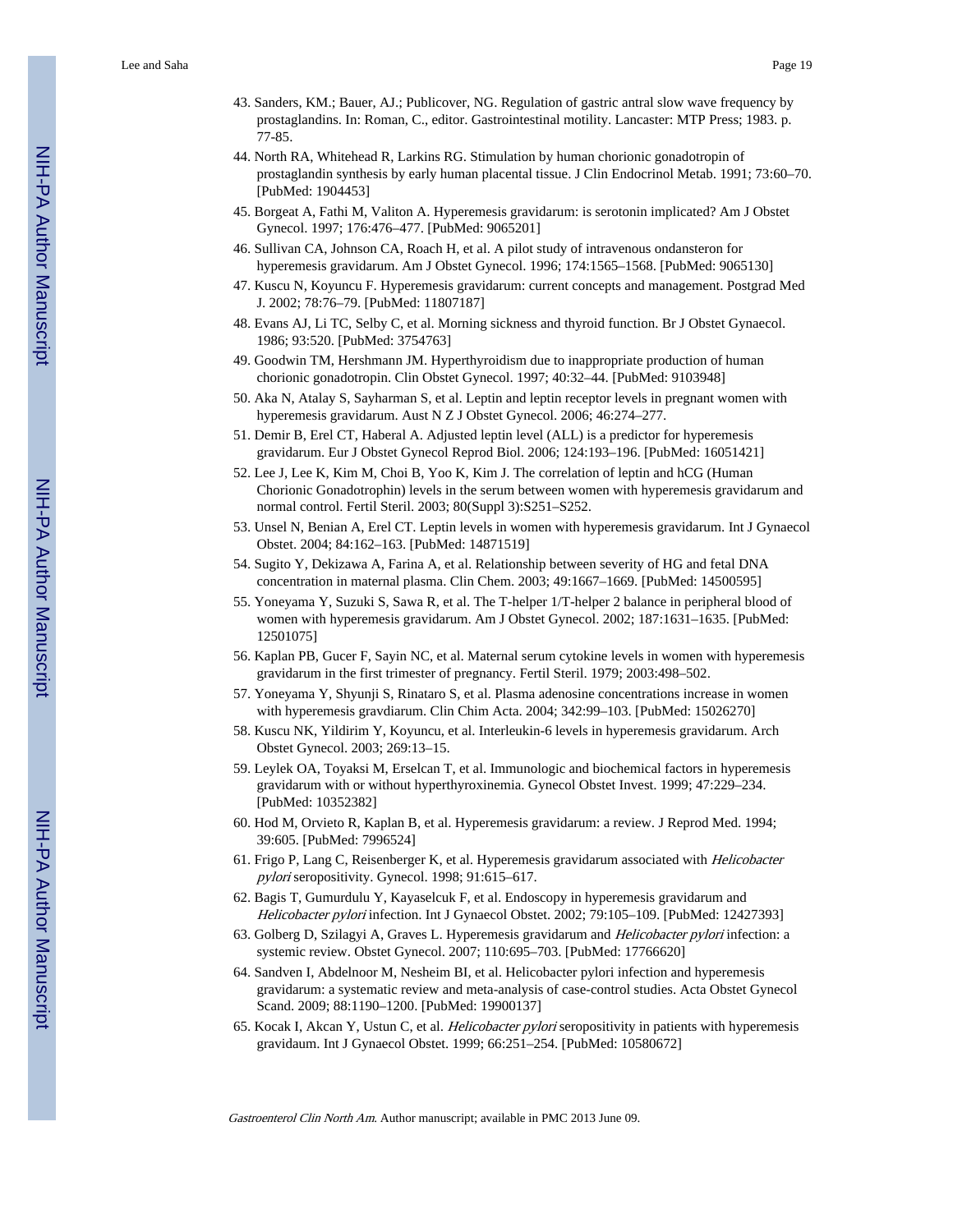- 66. Lanciers S, Despinasse B, Mehta DI, et al. Increased susceptibility to Helicobacter pylori infection in pregnancy. Infect Dis Obstet Gynecol. 1999; 7:195–198. [PubMed: 10449268]
- 67. Golberg D, Szilagyi A, Graves L. Hyperemesis gravidarum and Helicobacter pylori infection: a systemic review. Obstet Gynecol. 2007; 110:695–703. [PubMed: 17766620]
- 68. Weyermann M, Brenner H, Adler G, et al. Helicobacter pylori infection and the occurrence and severity of gastrointestinal symptoms during pregnancy. Am J Obstet Gyencol. 2003; 1989:526– 531.
- 69. Wu C-Y, Tseng J-J, Chou M-M, et al. Correlation between *Helicobacter pylori* infection and gastrointestinal symptoms in pregnancy. Advan Ther. 2000; 17:152–158. [PubMed: 11183452]
- 70. Cutler A, Prasad V. Long-term followup for Helicobacter pylori serology after successful eradication. Am J Gastroenterol. 1996; 91:85–88. [PubMed: 8561150]
- 71. Ali M, Khan A, Tiwari S, et al. Association between cag-pathogenicitiy island in Helicobacter pylori isolates from peptic ulcer, gastric carcinoma and non-ulcer dyspepsia subjects with histological changes. World J Gastroenterol. 2005; 11:6815–6822. [PubMed: 16425389]
- 72. Xia LB, Yang J, Li AM, et al. Relationship between hyperemesis gravidarum and H pylori seropositivity. Chin Med J. 2004; 117:301–302. [PubMed: 14975221]
- 73. Nashaat EH, Mansour GM. Helicobacter pylori and hyperemesis gravdiarum. Nature and Science. 2010; 8:22–26.
- 74. Koch KL, Frissora C. Nausea and vomiting during pregnancy. Gastroenterol Clin N Am. 2003; 32:201–234.
- 75. Brzana RJ, Koch KL. Intractable nausea presenting as gastroesophageal reflux disease. Ann Intern Med. 1997; 126:704–707. [PubMed: 9139556]
- 76. Richter JE. Review article: The management of heartburn in pregnancy. Aliment Pharmacol Ther. 2005; 23:749–757. [PubMed: 16225482]
- 77. Koch K, Stern RM, Vasey M, et al. Gastric dysrhythmias in nausea of pregnancy. Dig Dis Sci. 1990; 35:961–968. [PubMed: 2384042]
- 78. Riezzo G, Pezzolla F, Darconza G, et al. Gastric myoelectical activity in the first trimester of pregnancy: a cutaneous electrogastrographic study. Am J Gastroenterol. 1992; 87:702–707. [PubMed: 1590304]
- 79. Schade RR, Pelekanose MJ, Tauze WN, et al. Gastric emptying during pregnancy (abstact). Gastroenterol. 1984; 86:A1234.
- 80. Davison JS, Davison MC, Hay DM. Gastric emptying time in late pregnancy and labour. J Obstet Gynaecol Br Commonw. 1970; 77:37–41. [PubMed: 5419869]
- 81. Macfie AG, Magides AD, Richmond MN, et al. Gastric emptying in pregnancy. Br J Anaesth. 1991; 67:54–57. [PubMed: 1859760]
- 82. Jednak MA, Shadigian Em, Kim MS, et al. Protein meals reduced nausea and gastric slow waves dysrhythmic activity in first trimester pregnancy. Am J Physiol. 1999; 277:855–861.
- 83. Lawson M, Kern F, Everson GT. Gastrointestinal transit time in human pregnancy: prolongation in the second and third trimesters followed by postpartum normalization. Gastroenterol. 1985; 89:996.
- 84. Wald A, Van Thiel DH, Hoeschstetter L, et al. Effect of prengancy on gastrointestinal transit. Dig Dis Sci. 1982; 27:1015. [PubMed: 7140485]
- 85. Semmens JP. Female sexuality and life situations: an etiologic psycho-socio-sexual profile of weight gain and nausea and vomiting of pregnancy. Obstet Gynecol. 1971; 38:555–563. [PubMed: 4938580]
- 86. Fitzgerald CM. Nausea and vomiting in pregnancy. Br J Med Psychol. 1984; 57:159. [PubMed: 6743596]
- 87. Simpson SW, Goodwin TM, Robins SB, et al. Psychological factors and hyperemesis gravidarum. J Womens Health Gend Based Med. 2001; 10:471–477. [PubMed: 11445046]
- 88. Munch S. Women's experiences with a pregnancy complication: causal explanations of hyperemesis gravidarum. Soc Work Health Care. 2002; 36:519–524.
- 89. Munch S. Chicken or the egg? The biological-psychological controversy surrounding hyperemesis gravidarum. Soc Sci Med. 2002; 55:1267–1278. [PubMed: 12365536]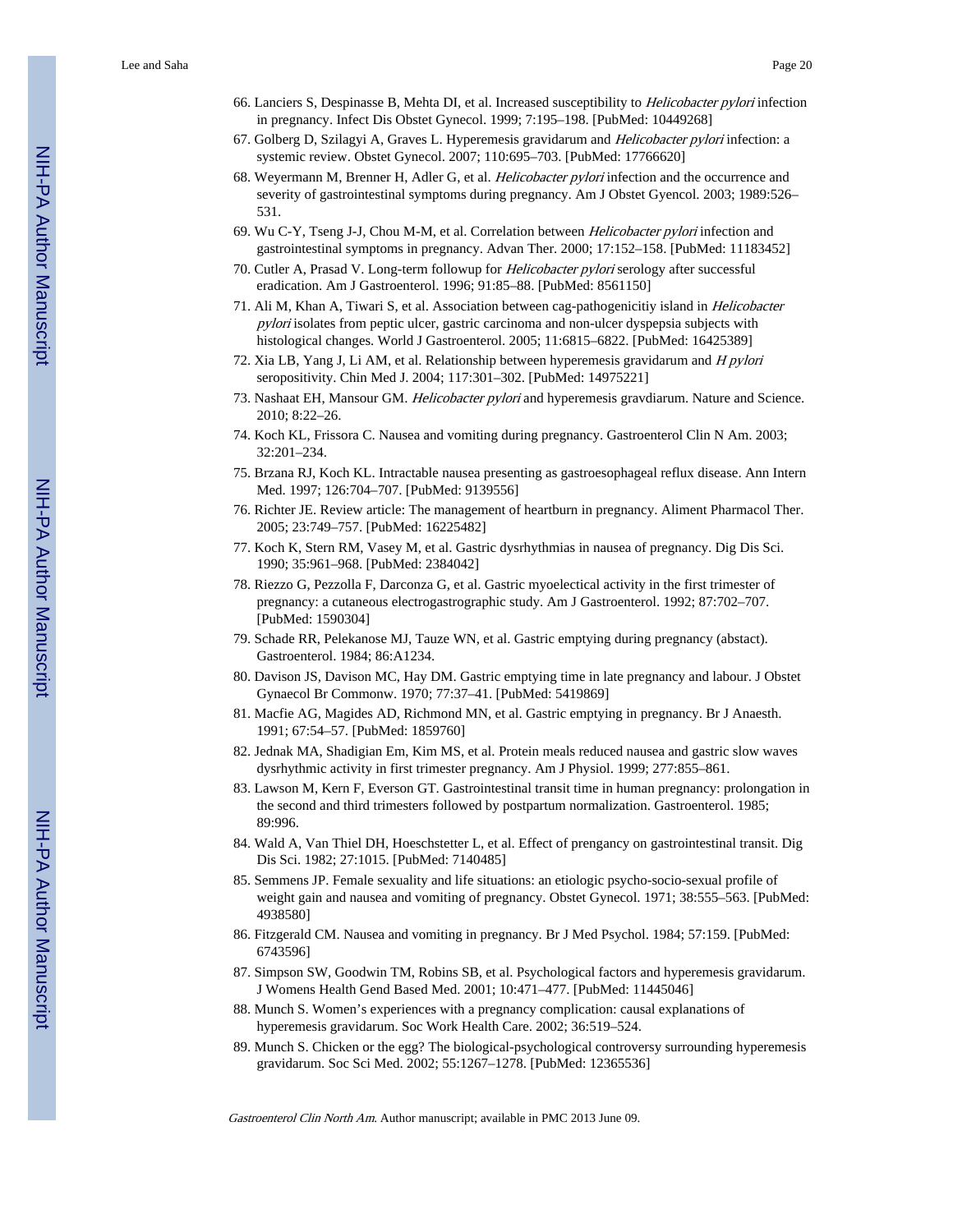- 90. Lacroix R, Eason E, Melzack R. Nausea and vomiting during pregnancy: a prospective study of its frequency, intensity, and patterns of change. Am J Obstet Gynecol. 2000; 182:931–937. [PubMed: 10764476]
- 91. Hasler WL, Soudah HC, Dulai G, et al. Mediation of hyperglycemia-evoked gastric slow waves dysrhythmias by endogenous prostaglandins. Gastroenterol. 1995; 108:727–736.
- 92. Cappell MS, Sidhom O, Colon V. A study at eight medical centers of the safety and clinical efficacy of esophagogastroduodenoscopy in 83 pregnancies with follow-up of fetal outcome. Am J Gastroenterol. 1996; 91:348. [PubMed: 8607505]
- 93. Weigel RM, Weigel MM. Nausea and vomiting of early pregnancy and pregnancy outcome. A meta-analytical review. Br J Obstet Gynecol. 1989; 96:1312–1318.
- 94. Tierson FD, Olsen CL, Hook EG. Nausea and vomiting of pregnancy and association with pregnancy outcome. Am J Obstet Gynecol. 1986; 155:1017. [PubMed: 3777043]
- 95. Deuchar N. Nausea and vomiting in pregnancy: A review of the problem with particular regard to psychological and social aspects. Br J Obstet Gynaecol. 1995; 120:6–8. [PubMed: 7833313]
- 96. Zhou Q, O'Brien B, Relyea J. Severity of nausea and vomiting during pregnancy; what does it predict? Birth. 1999; 26:108–114. [PubMed: 10687575]
- 97. Klebanoff M, Mills J. Is vomiting during pregnancy teratogenic? BMJ. 1986; 292:724–726. [PubMed: 3082411]
- 98. Boneva RS, Moore CA, Potto L, et al. Nausea during pregnancy and congenital heart defects: population-based case-control study. Am J Epidemiol. 1999; 149:17–25.
- 99. Bayley T, Dye L, Jones S, et al. Food cravings and aversions during pregnancy: relationships with nausea and vomiting. Appetite. 2002; 38:45–51. [PubMed: 11883917]
- 100. Huxley R. Nausea and vomiting in early pregnancy; its role in placental development. Obstet Gynecol. 2000; 95:779–782. [PubMed: 10775746]
- 101. Smith C, Crowther C, Beilby J, et al. The impact of nausea and vomiting on women: a burden of early pregnancy. Aust NZ J Obstet Gynecol. 2000; 4:397–401.
- 102. O'Brien B, Naber S. Nausea and vomiting during pregnancy; effects on the quality of women's lives. Birth. 1992; 19:138–143. [PubMed: 1388440]
- 103. Attard C, Kohli M, Coleman S, et al. The burden of illness of severe nausea and vomiting of pregnancy in the United States. Am J Obstet Gynecol. 2002; 186:S220–S227. [PubMed: 12011890]
- 104. Miller F. Nausea and vomiting in pregnancy: the problem of perception-is it really a disease? Am J Obstet Gynecol. 2002; 186:S182–S183. [PubMed: 12011883]
- 105. Vallacott I, Cooke E, James C. Nausea and vomiting in early pregnancy. Int J Gynaecol Obstet. 1988; 27:7–62. [PubMed: 2905302]
- 106. Gazmararian J, Peterson R, Jamieson D, et al. Hospitalization during pregnancy among managed care enrolless. Obstet Gynecol. 2002; 100:94–100. [PubMed: 12100809]
- 107. Jiang, HG.; Elixhauser, A.; Nicholas, J., et al. Care of women in US hospitals, 2000. Rockville (MD): Agency for Healthcare Research and Quality; 2002. HCUP Fact Book No. 3. AHRQ Pub No. 02–0044
- 108. Godsey RK, Newman RB. Hyperemesis gravidarum: a comparison of single and multiple admissions. J Reprod Med. 1991; 36:287–290. [PubMed: 2072361]
- 109. Koren G, Piwko C, Ahn E, et al. Validation studies of the Pregnancy Unique-Quantification of Emesis (PUQE) scores. J Obstet Gynaecol. 2005; 25:241–244. [PubMed: 16147725]
- 110. Jain SK, Shah M, Ransonet L, et al. Maternal and neonatal plasma transthyretin (prealbumin) concentrations and birth weight of newborn infants. Biol Neonate. 1995; 68:10–14. [PubMed: 7578631]
- 111. Wallstedt A, Riely CA, Shaver D, et al. Prevalence and characteristics of liver dysfunction in hyperemesis gravidarum. Clin Res. 1990; 38:970A.
- 112. Knox TA, Olans LB. Liver disease in pregnancy. New Engl J Med. 1996; 335:569–576. [PubMed: 8678935]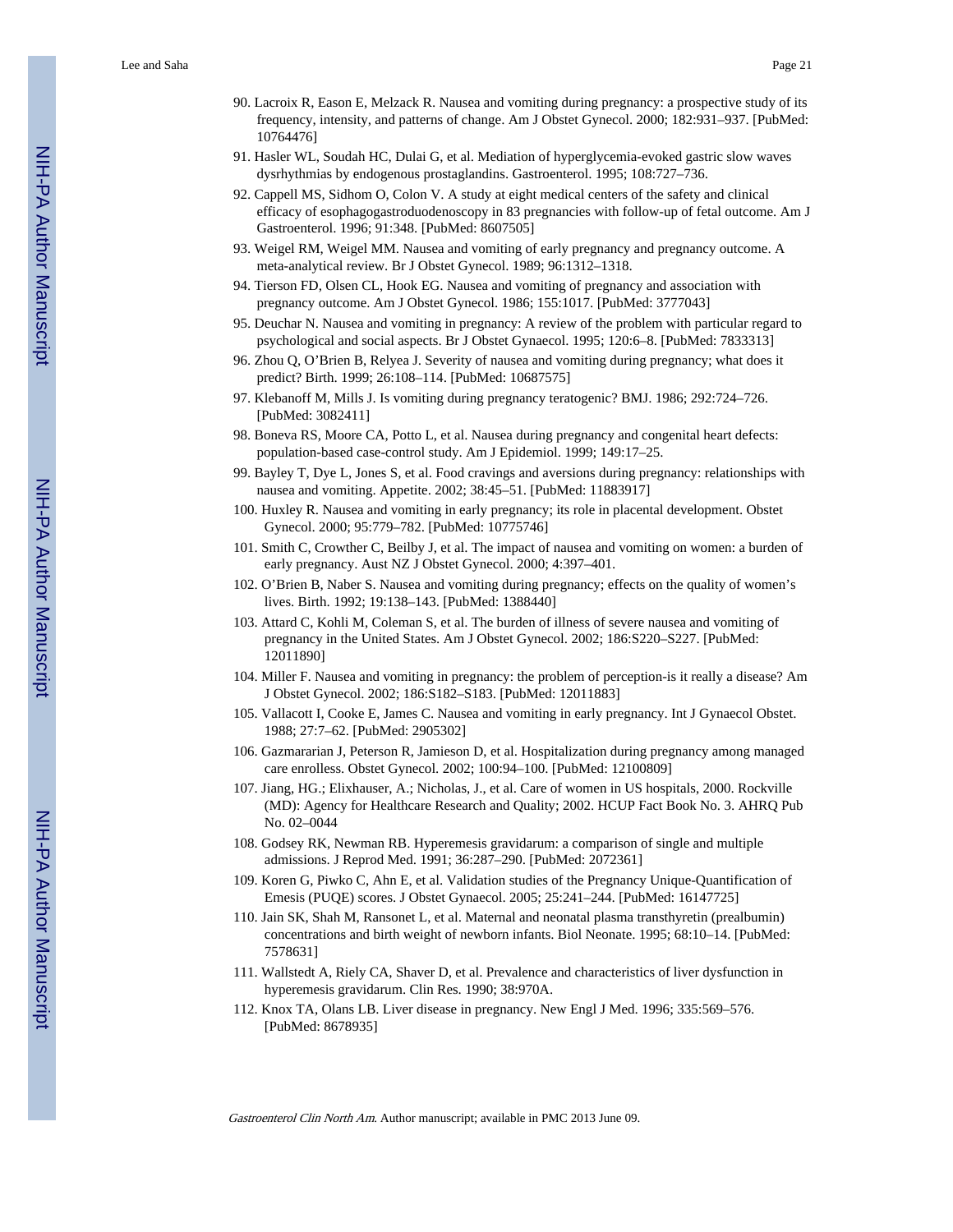- 113. Conchillo JM, Pijnenborg JMA, Peeters P, et al. Liver enzyme elevation induced by hyperemesis gravidarum: aetiology, diagnosis and treatment. Neth J Med. 2002; 60:374–378. [PubMed: 12572712]
- 114. Robertson C, Miller H. Hyperamylasemia in bulimia nervosa and hyperemesis gravdiarum. Int J Eat Disorder. 1999; 26:223–227.
- 115. Kanayama N, Khutan S, Belayet HM, et al. Vasospasms of cerebral arteries in hyperemesis gravidarum. Gynecol Obstet Invest. 1998; 46:139–141. [PubMed: 9701696]
- 116. Trogstad L, Stoltenberg C, Magnus P, et al. Recurrence risk in hyperemesis gravidarum. BJOG. 2005; 112:1641–1645. [PubMed: 16305568]
- 117. Pourshariff B, Korst L, MacGibbon K, et al. Voluntary termination in a large cohort of women with hyperemesis gravidarum. Contraception. 2007; 76:451–455. [PubMed: 18061703]
- 118. Erlandsson G, Lambe M, Cnattingius S, et al. Hyperemesis gravidarum and subsequent breast cancer risk. Br J Cancer. 2002; 87:974–976. [PubMed: 12434287]
- 119. Zhang J, Cai W. Severe vomiting during pregnancy. Antenatal correlates and fetal outcomes. Epidemiology. 1991; 2:454. [PubMed: 1790200]
- 120. Gross S, Librach C, Cecutti A. Maternal weight loss associate with hyperemesis gravidarum: a predictor of fetal outcome. Am J Obstet Gynecol. 1989; 160:906. [PubMed: 2712122]
- 121. Brunetti-Pierri N, Hunter JV, Boerkoel CF. Gray matter heterotopias and brachytelephalangic chondrodysplasia punctata: a complication of hyperemesis gravidarum induced vitamin K deficiency? Am J Med Genet A. 2007; 154:200–204. [PubMed: 17163521]
- 122. Eventov-Friedman S, Klinger G, Shinwell ES. Third trimester fetal intracranial hemorrhage owing to vitamin K deficiency associated with hyperemesis gravidarum. J Pediatr Hematol Oncol. 2009; 31:985–988. [PubMed: 19956025]
- 123. Ebrahimi N, Maltepe C, Bournisssen FG, et al. Nausea and vomiting of pregnancy: using the 24 hour Pregnancy-Unique Quantification of Emesis (PUQE-24) scale. J Obstet Gynaecol Can. 2009; 31:803–807. [PubMed: 19941704]
- 124. Power Z, Campbell M, Kilcoyne P, et al. The Hyperemesis Impact of Symptoms Questionnaire: development and validation of a clinical tool. Int J Nurs Stud. 2010; 47:67–77. [PubMed: 19646694]
- 125. Lacasse A, Rey E, Ferreira E, et al. Determinants of early medical management of nausea and vomiting of pregnancy. Birth. 2009; 36:70–77. [PubMed: 19278386]
- 126. Jueckstock JK, Kaestner R, Mylonas I. Managing hyperemesis gravidarum: a multimodal challenge. BMC Medicine. 2010; 8:46. [PubMed: 20633258]
- 127. Rosen T, Veciana M, Miler H, et al. A randomized controlled trial of nerve stimulation for relief of nausea and vomiting in pregnancy. Obstet Gynecol. 2003; 102:129–135. [PubMed: 12850618]
- 128. Vickers AJ. Can acupuncture have specific effects on health? A systematic review of acupuncture antiemesis trials. J R Soc Med. 1996; 89:303–311. [PubMed: 8758186]
- 129. Werntoft E, Dykes AK. Effect of acupressure on nausea and vomiting during pregnancy. A randomized, placebo-controlled pilot study. J Reprod Med. 2001; 46:835–839. [PubMed: 11584487]
- 130. Quinlan PD, Hill DA. Nausea and vomiting of pregnancy. American Family Physician. 2003; 68:121–128. [PubMed: 12887118]
- 131. Smith C, Crowther C, Beilby J. Acupuncture to treat nausea and vomiting in early pregnancy: a randomized controlled trial. Birth. 2000; 29:1–9. [PubMed: 11843784]
- 132. American College of Obstreticians and Gynecologists. ACOG practice bulletin. Clinical management guidelines for obstretician-gynecologists: nausea and vomiting of pregnancy. Obstet Gynecol. 2004; 103:803–811. [PubMed: 15051578]
- 133. Mahady G, Pendland S, Yun G, et al. Ginger and the gingerols inhibits the growth of CagA+ strains of Helicobacter Pylori. Anticancer Res. 2003; 23:3699–3702. [PubMed: 14666666]
- 134. Fischer-Rasmussen W, Kjaer S, Dahl C, et al. Ginger treatment of hyperemesis gravidarum. Eur J Obstet Gynecol Reprod Biol. 1991; 38:19–24. [PubMed: 1988321]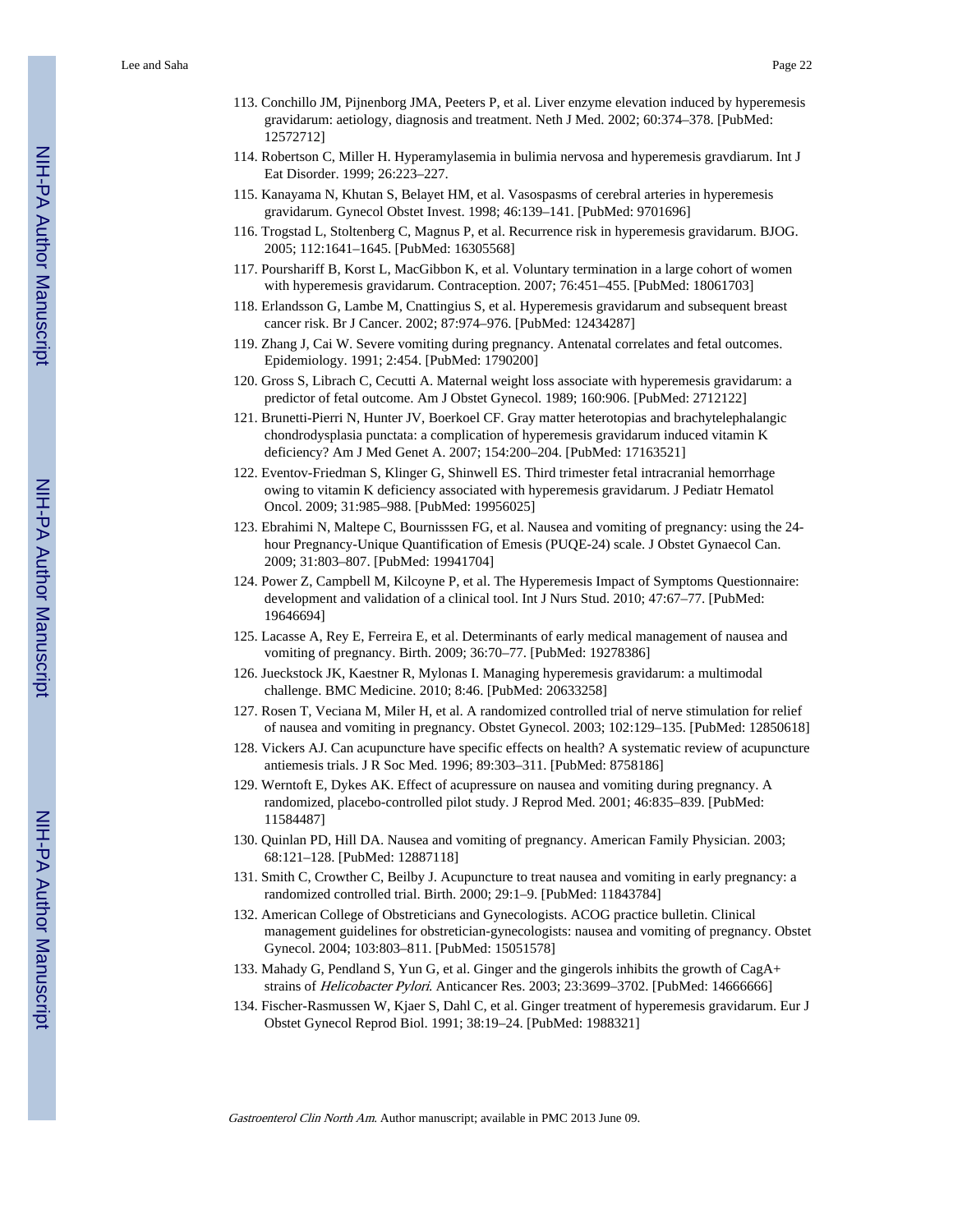- 135. Vutyavanich T, Kraisarin T, Ruangsri RA. Ginger for nausea and vomiting in pregnancy: a randomized, double-masked placebo-controlled trial. Obstet Gynecol. 2001; 97:577–582. [PubMed: 11275030]
- 136. Portnoi G, Chang L, Karimi-Tabesh, et al. A prospective comparative study of the safety and effectiveness of ginger for the treatment of nausea and vomiting in pregnancy. Am J Obstet Gynecol. 2003; 189:1374–1377. [PubMed: 14634571]
- 137. Backon J. Ginger in preventing nausea and vomiting of pregnancy: a caveat due to its thromboxane synthetase activity and effect on testosterone binding. Eur J Obstet Gynecol Reprod Biol. 1991; 42:163–164. [PubMed: 1765212]
- 138. Niebyl J, Goodwin T. Overview of nausea and vomiting of pregnancy with an emphasis on vitamins and ginger. Am J Obstet Gynecol. 2002; 186:S253–S255. [PubMed: 12011896]
- 139. McKeigue PM, Lamm SH, Linn S, et al. Bendectin and birth defects: A meta-analysis of the epidemiologic studies. Teratology. 1994; 50:881–884.
- 140. Einarson TR, Leeder JS, Koren G. Method of meta-analysis of epidemological studies. Drug Intell Clin Parm. 1988; 22:813–824.
- 141. Sahakian V, Rouse D, Spies S, et al. Vitamin B6 is effective therapy for nausea and vomiting of pregnancy: a randomized, double-blinded placebo-controlled study. Obstet Gynecol. 1991; 78:33. [PubMed: 2047064]
- 142. Leathem A. Safety and efficacy of antiemetics used to treat nausea and vomiting in pregnancy. Clin Pharm. 1986; 5:660–668. [PubMed: 2874910]
- 143. Rumeau-Rouquette C, Goujard J, Huel G. Possible teratogenic effect of phenothiazines in human beings. Teratology. 1977; 15:57–64. [PubMed: 841482]
- 144. Briggs, G.; Freeman, R.; Yaffe, S. Drugs in pregnancy and lactation: a reference guide to fetal and neonatal medicine. 4. Baltimore: Williams & Wilkins; 1994.
- 145. Witter FR, King TM, Blake D. The effects of chronic gastrointestinal medication on the fetus and neonate. Obstet Gynecol. 1981; 58:79.
- 146. Koussen M. Treatment of nausea and vomiting in pregnancy. Am Fam Physician. 1993; 48:1414.
- 147. Einarson A, Koren G, Bergman U. Nausea and vomiting of pregnancy: a comparative European study. Eur J Obstet Gynecol Reprod Biol. 1998; 76:1–3. [PubMed: 9481537]
- 148. Tan PC, Khine PP, Vallikkannu N, et al. Promethazine compared with metoclopramide for hyperemesis gravidarum: a randomized controlled trial. Am J Obstet Gynecol. 2010; 115:975– 981.
- 149. Matok I, Gorodischer R, Koren G, et al. The safety of metoclopramide use in the first trimester of pregnancy. N Engl J Med. 2009; 360:2528–2535. [PubMed: 19516033]
- 150. Sorensen HT, Nielsen GL, Christensen K, et al. Birth outcome following maternal use of metoclopramide: the Euromap study group. Br J Clin Pharmacol. 2000; 49:264–268. [PubMed: 10718782]
- 151. Badell ML, Ramin SM, Smith JA. Treatment options for nausea and vomiting of pregnancy. Pharmacotherapy. 2006; 26:1273–1287. [PubMed: 16945050]
- 152. Mazzotta P, Magee LA. A risk-benefit assessment of pharmacological and nonpharmacological treatments for nausea and vomiting of pregnancy. Drugs. 2000; 59:781–800. [PubMed: 10804035]
- 153. Seto A, Einarson T, Koren G. Pregnancy outcomes following first trimester exposure to antihistamines: a meta-analysis. Am J Perinatol. 1997; 14:119–124. [PubMed: 9259911]
- 154. Miklovich L, Van den Berg BJ. An evaluation of the teratogenicity of certain antinauseant drugs. Am J Obstet Gynecol. 1976; 125:244–248. [PubMed: 773181]
- 155. Kotelko DM, Rottman RL, Wright WC, et al. Transdermal scopolamine decreases nausea and vomiting following cesarean section in patients receiving epidural morphine. Anesthesiology. 1989; 71:675. [PubMed: 2817461]
- 156. Yu JF, Yang YS, Wang WY, et al. Mutagenicity and teratogenicity of chlorpromazine and scopolamine. Chin Med J. 1988; 101:339. [PubMed: 3145834]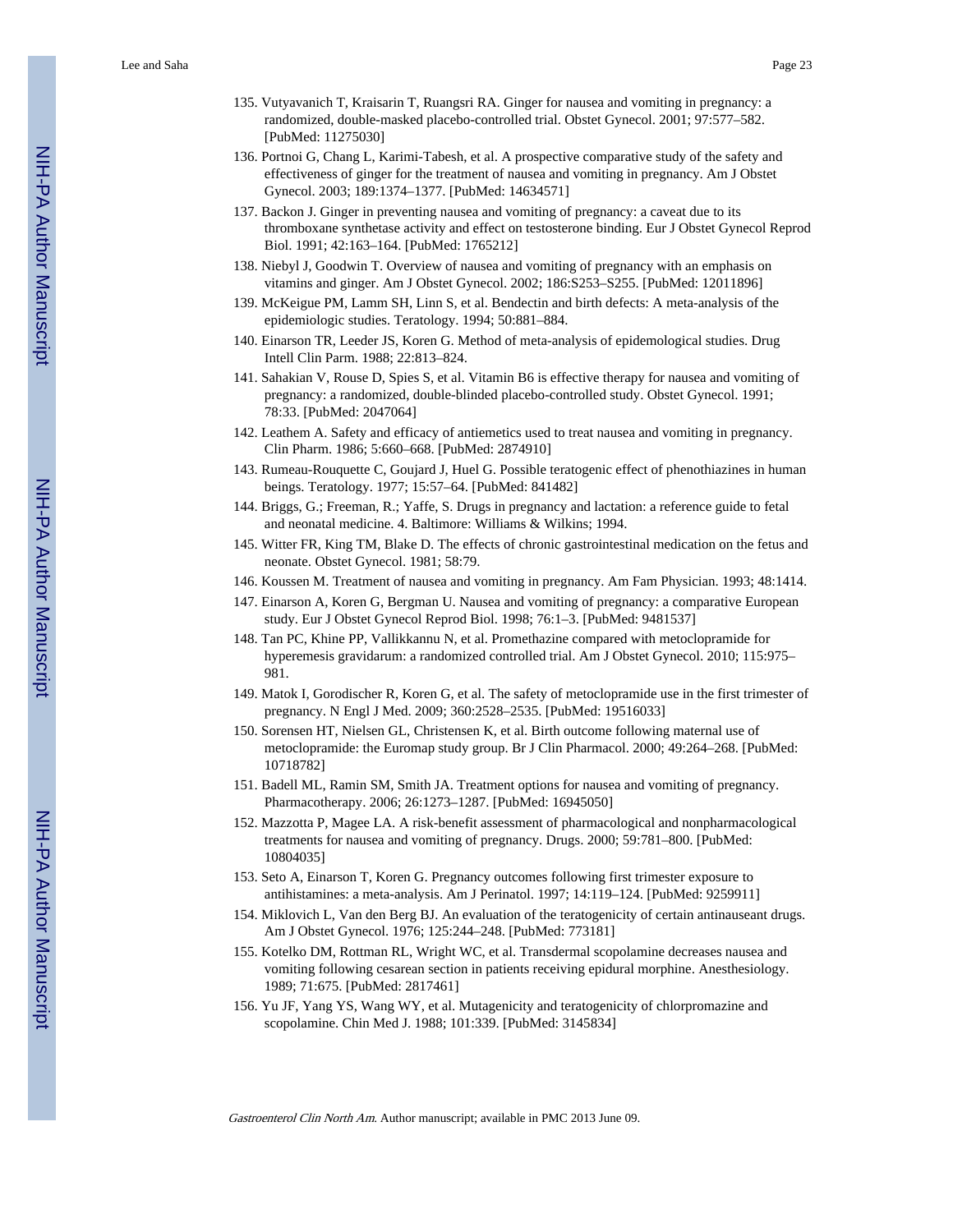- 157. Rubenstein EB, Slusher BS, Rojas C, et al. New approaches to chemotherapy-induced nausea and vomiting: from neuropharmacology to clinical investigations. Cancer J. 2006; 12:341–347. [PubMed: 17034670]
- 158. Einarson A, Malatepe C, Navioz Y. The safety of ondansetron for nausea and vomiting of pregnancy: a prospective comparative study. Br J Obstet Gynecol. 2004; 111:940–943.
- 159. Tincello DJ, Johnstone MJ. Treatment of hyperemesis gravidarum with the 5-HT3 antagonist ondansetron (Zofran). Postgrad Med J. 1996; 72:688–689. [PubMed: 8944215]
- 160. Siu SS, Yip SK, Cheung CW. Treatment of intractable hyperemesis gravidarum by ondansetron. Eur J Obstet Gynecol Reprod Biol. 2002; 105:73–74. [PubMed: 12270570]
- 161. Nageotte MP, Briggs GG, Towers CV, et al. Droperidol and diphenhydramine in the management of hyperemesis gravidarum. Am J Obstet Gynecol. 1996; 174:1801–1805. [PubMed: 8678143]
- 162. Safari HR, Alsulyman OM, Gherman RB, et al. Experience with oral methylprednisolone in the treatment of refractory hyperemesis gravidarum. Am J Obstet Gynecol. 1998; 178:1054–1058. [PubMed: 9609583]
- 163. Yost NP, McIntire DD, Wians FH, et al. A randomized, placebo-controlled trial of corticosteroids for hyperemesis due to pregnancy. Obstet Gynecol. 2003; 102:1250–1254. [PubMed: 14662211]
- 164. Park-Wyllie L, Mazzotta P, Pastuszak A, et al. Birth defects after maternal exposure to corticosteroids: prospective cohort study and meta-analysis of epidemiological studies. Teratology. 2000; 62:385–392. [PubMed: 11091360]
- 165. Gill SK, Maltepe C, Mastali K, et al. The effect of acid-reducing pharmacotherapy on the severity of nausea and vomiting of pregnancy. Obstet Gynecol Int. 200910.1155/2009/585269
- 166. Gill SK, Maltepe C, Koren G. The effect of heartburn and acid reflux on the severity of nausea and vomiting of pregnancy. Can J Gastroenterol. 2008; 23:270–272. [PubMed: 19373420]
- 167. Mahadevan U. Gastrointestinal medications in pregnancy. Best Pract Res Clin Gastroenterol. 2007; 21:849–877. [PubMed: 17889812]
- 168. Gill SK, O'Brien L, Koren G. The safety of histamine 2 (H2) blockers in pregnancy: a metaanalysis. Dig Dis Sci. 2009; 54:1835–1838. [PubMed: 19051023]
- 169. Gill SK, O'Brien L, Einarson TR, et al. The safety of proton pump inhibitors (PPIs) in pregnancy: a meta-analysis. Am J Gastroenterol. 2009; 104:1541–1545. [PubMed: 19491869]
- 170. Hsu JJ, Clark-Glena R, Nelson DK, et al. Nasogastric enteral feeding in the management of hyperemesis gravidarum. Obstet Gynecol. 1996; 88:343–346. [PubMed: 8752236]
- 171. Godil A, Chen YK. Percutaneous endoscopic gastrostomy for nutrition support in pregnancy associated hyperemesis gravidarum and anorexia nervosa. J Parenteral Enteral Nutr. 1998; 22:238–241.
- 172. Vaisman N, Kaider R, Levin I, et al. Nasojejunal feeding in hyperemesis gravidarum- a preliminary study. Clin Nutri. 2004; 23:53–57.
- 173. Pearce CB, Collett J, Goggin PM, et al. Enteral nutrition by nasojejunal tube in hyperemesis gravidarum. Clin Nutri. 2001; 20:461–464.
- 174. Serrano P, Velloso A, Garcia-Luna PP, et al. Enteral nutrition by percutaneous endoscopic gastrojejunostomy in severe hyperemesis gravidarum: a report of two cases. Clin Nutr. 1998; 17:135–139. [PubMed: 10205331]
- 175. Barclay BA. Experience with enteral nutrition in the treatment of hyperemesis gravidarum. Nutrition and Clinical Practice. 1990; 5:153–155.
- 176. Saha S, Loranger D, Pricolo V, et al. Feeding jejunostomy for the treatment of severe hyperemesis gravidarum: a case series. J Parenter Enteral Nutr. 2009; 33:529–534.
- 177. Russo-Stieglitz KE, Levine AB, Wagner BA, et al. Pregnancy outcome in patients requiring parenteral nutrition. J Matern Fetal Med. 1999; 8:164–167. [PubMed: 10406299]
- 178. Holmgren C, Aagaard-Tillery KM, Silver RM, et al. Hyperemesis in pregnancy: an evaluation of treatment strategies with maternal and neonatal outcomes. Am J Obstet Gynecol. 2008; 198:56.e1–56.e4. [PubMed: 18166306]

NIH-PA Author Manuscript

NH-PA Actros Manuscript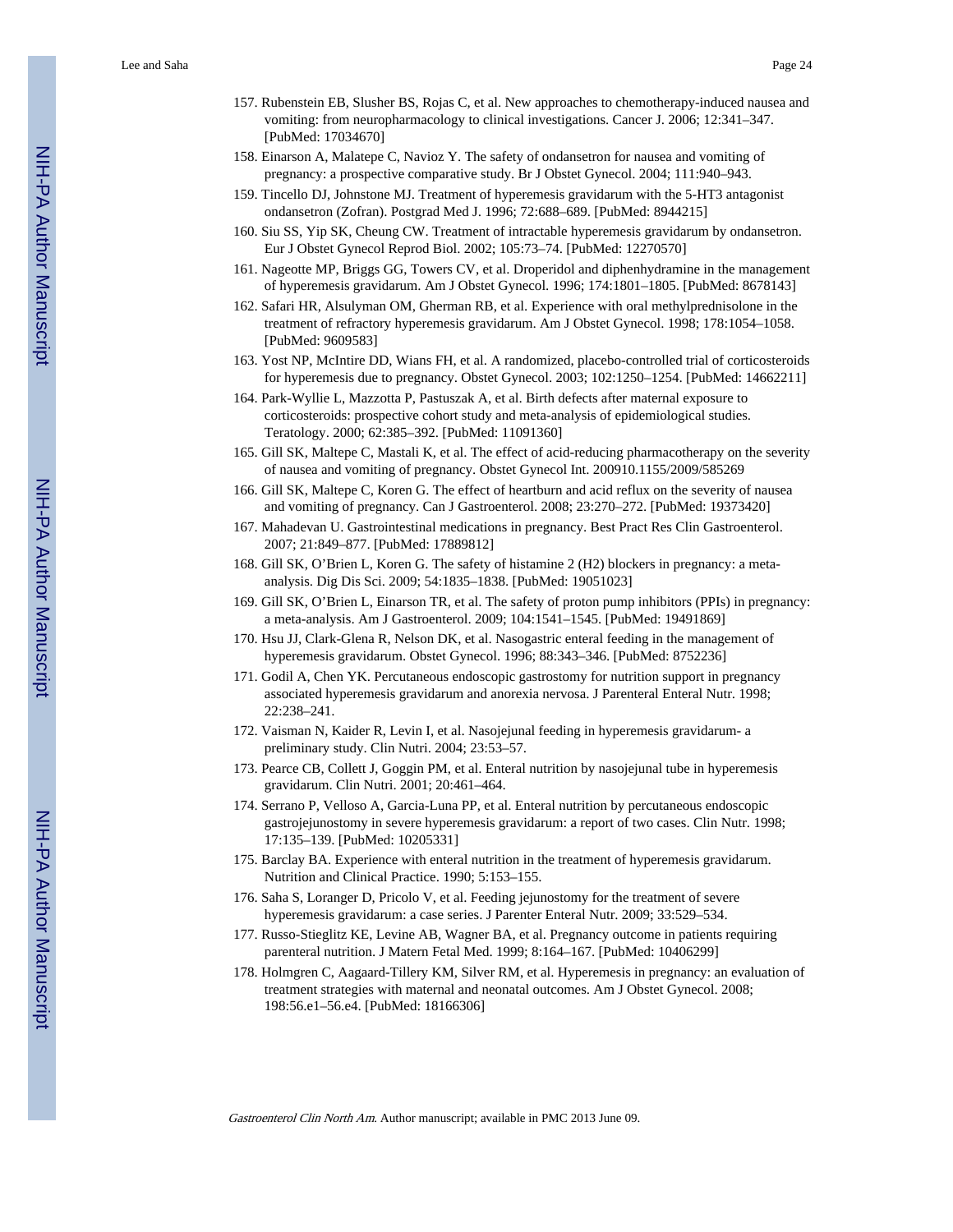#### **Table 1**

# Differential Diagnosis for Nausea and Vomiting in Pregnancy

| <b>GI</b> disorders                   |
|---------------------------------------|
| Gastroenteritis                       |
| GERD                                  |
| Peptic Ulcer Disease                  |
| Intestinal obstruction                |
| Pancreatitis                          |
| Appendicitis                          |
| Hepatitis                             |
| <b>Biliary Disorders</b>              |
| <b>Genitorurinary disorders</b>       |
| Nephrolithiasis                       |
| Pyelonephritis                        |
| Ovarian torsion                       |
| <b>Metabolic disorders</b>            |
| Hyperthyroidism                       |
| Addison's disease                     |
| Diabetic complications                |
| Neurologic disorders                  |
| Migraines                             |
| CNS tumors                            |
| Pseudotumor cerebri                   |
| Vestibular abnormalities              |
| <b>Pregnancy-related disorders</b>    |
| Preeclampsia/HELLP                    |
| <b>Acute Fatty Liver of Pregnancy</b> |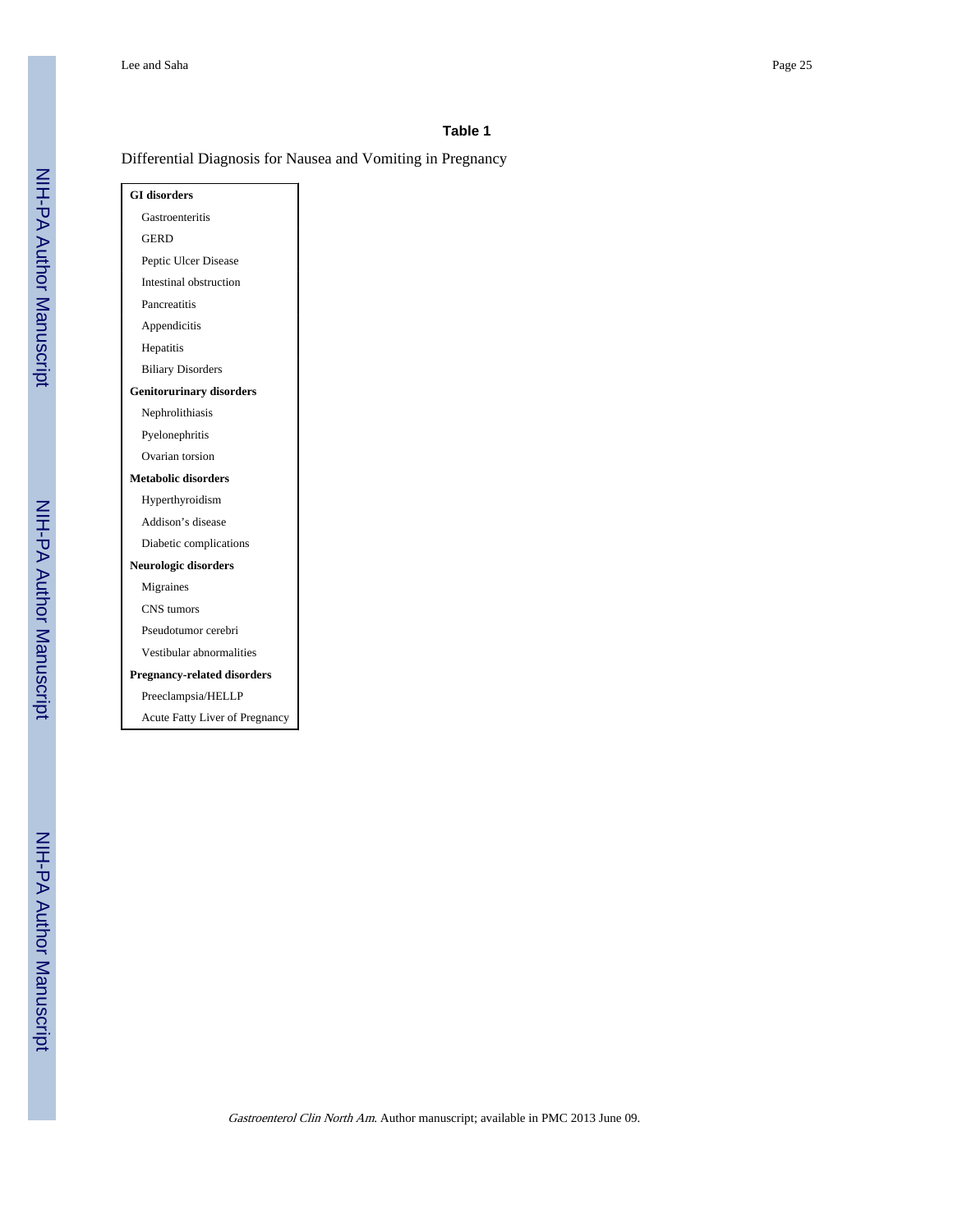| י<br>?<br>י        |  |
|--------------------|--|
|                    |  |
|                    |  |
|                    |  |
|                    |  |
|                    |  |
|                    |  |
|                    |  |
| ī                  |  |
|                    |  |
|                    |  |
|                    |  |
|                    |  |
|                    |  |
|                    |  |
| <b>.<br/>קרובי</b> |  |
| ī                  |  |
|                    |  |
|                    |  |
|                    |  |

| ч<br>¢ |  |
|--------|--|
| Φ      |  |
|        |  |
| t<br>c |  |
|        |  |

| Drug Name/Category                                                                                                                      | Pregnancy Category      | <b>Recommended Dose</b>                         | Mechanism of Action                                                                                      | Efficacy in HG  | <b>Side Effects</b>                                                                              |
|-----------------------------------------------------------------------------------------------------------------------------------------|-------------------------|-------------------------------------------------|----------------------------------------------------------------------------------------------------------|-----------------|--------------------------------------------------------------------------------------------------|
| Pyridoxine (136)                                                                                                                        | ≺                       | 25 mg po q8h                                    | May treat underlying pyridoxine deficiency                                                               | $\downarrow$    | Paresthesias, nausea,<br>HA, fatigue                                                             |
| Diclectin (10 mg pyridoxine + 10 mg<br>doxylamine) (133)<br>$\displaystyle{ \raisebox{0.6ex}{\scriptsize{*}}}$ available only in Canada | $\mathbb{A}/\mathbb{B}$ | $2-4$ tabs daily                                | Treats pyridoxine deficiency and H1 antagonist                                                           | $\downarrow$    | Drowsiness                                                                                       |
| Diphenhydramine<br>Dimenhydrinate<br>Antihistamines (147)                                                                               | $\mathbf{a}$            | $25-50$ mg po q4-8h<br>50–100 mg po q3-6h       | Peripheral H1 receptor antagonist                                                                        | $^{+}$          | Drowsiness, dizziness,<br>HA, fatigue                                                            |
| Prochlorperazine<br>Promethazine<br>Phenothiazines (44)                                                                                 | $\cup$                  | 12.5–25 mg po q6-8h<br>10 mg po q6-8h           | Central/peripheral dopamine antagonist                                                                   | $^{+}$          | Drowsiness, decreased<br>seizure threshold,<br>akathisia                                         |
| Metoclopramide (143)                                                                                                                    | $\mathbf{m}$            | 10 mg po/IV q8h                                 | Central/peripheral dopamine antagonist                                                                   | $^{+}$          | Dystonia, restlessness,<br>$\rm ^*FDA$ black box<br>warning: tardive<br>dyskinesia<br>somnolence |
| Ondansetron (154)                                                                                                                       | $\mathbf{m}$            | 10 mg po/IV q8h                                 | Peripheral and central selective 5HT3 receptor<br>antagonist                                             | $\downarrow$    | Constipation, diarrhea,<br>HA, fatigue                                                           |
| Methylprednisolone<br>Corticosteroids (157)                                                                                             | $\mathsf{C}$            | 16 mg po q8 hr $\times$ 3 d, then taper         | central PG synthesis or decrease central 5-HT<br>May treat relative ACTH deficiency, inhibit<br>turnover | $\downarrow$    | Hyperglycemia, possible<br>increased risk of oral<br>facial clefts with first<br>trimester use   |
| Droperidol (156)                                                                                                                        | $\cup$                  | $0.25 - 2.5$ mg iv loading with 1<br>mg iv/hour | Dopamine antagonist in chemoreceptor trigger<br>zone                                                     | $\downarrow$    | cardiac arrythmias, black<br>Drowsiness, dizziness;<br>box warning for QT<br>prolongation        |
| Ranitidine<br>H <sub>2</sub> blockers (137)                                                                                             | B                       | 150 mg po q12h or 50 mg IV<br>q8h               | Peripheral H <sub>2</sub> antagonist                                                                     | Adjunct therapy | dizziness, diarrhea or<br>HA, drowsiness,<br>constipation                                        |